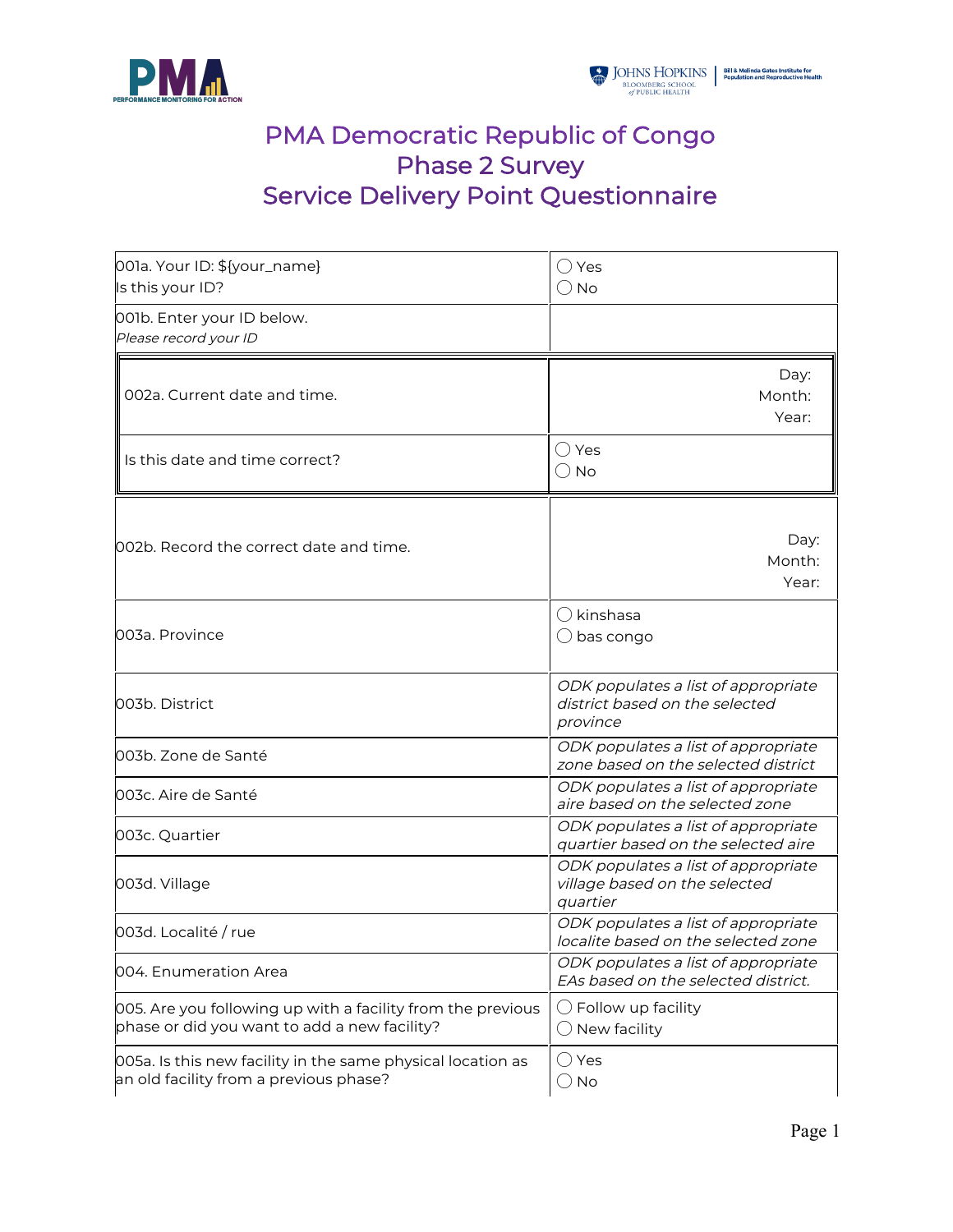



| Select YES if this new facility is in the same premises as a facility<br>from the previous phase.<br>Select NO if this is a newly constructed facility that is now<br>serving the EA.           |                                                                                                                                                                                                          |
|-------------------------------------------------------------------------------------------------------------------------------------------------------------------------------------------------|----------------------------------------------------------------------------------------------------------------------------------------------------------------------------------------------------------|
| 005b. Do you know the name of the old facility that was<br>replaced by this new facility?                                                                                                       | $\bigcirc$ Yes<br>$\bigcirc$ No                                                                                                                                                                          |
| 005c. Name of the old facility that was replaced<br>Please select the name of the facility from the previous phase.                                                                             |                                                                                                                                                                                                          |
| 005d. Name of the facility<br>Please select the name of the facility from the previous phase.                                                                                                   |                                                                                                                                                                                                          |
|                                                                                                                                                                                                 | Facility summary                                                                                                                                                                                         |
| Facility name: \${facility_name_auto}<br>Level 1: \${level1} Level 2: \${level2} Level 3: \${level3} EA<br>name: \${EA}<br>Type: \${facility_type_lab} Authority:<br>\${managing_authority_lab} |                                                                                                                                                                                                          |
| 005e. Is this the correct facility?                                                                                                                                                             | $\bigcirc$ Yes<br>$\bigcirc$ No                                                                                                                                                                          |
| There is no information for this facility from the previous<br>survey. You will be asked to fill in the name, type and<br>authority next.                                                       |                                                                                                                                                                                                          |
| 005f. The facility name from the previous phase was<br>\${facility_name_auto}. Do you need to update the name<br>for the current phase?                                                         | $\bigcirc$ Yes<br>$\bigcirc$ No                                                                                                                                                                          |
| 005g. Name of the facility                                                                                                                                                                      |                                                                                                                                                                                                          |
| 005h. The facility type from the previous phase was<br>\${facility_type_lab}. Do you need to update this type for<br>the current phase?                                                         | () Yes<br>$\bigcirc$ No                                                                                                                                                                                  |
| 006. Type of facility<br>Please select the type of facility.                                                                                                                                    | $\bigcirc$ Hospital / Polyclinic<br>$\bigcirc$ Health clinic<br>$\bigcirc$ Health center<br>Dispensary<br>$\bigcirc$ Pharmacy / Chemist<br>$\bigcirc$ Boutique<br>$\bigcirc$ Ligablo<br>$\bigcirc$ Other |
| 006b. The managing authority from the previous phase<br>was \${managing_authority_lab}. Do you need to update<br>the managing authority for the current phase?                                  | $\bigcirc$ Yes<br>$\bigcirc$ No                                                                                                                                                                          |
| 006c. Managing authority<br>Please select the managing authority for the facility.                                                                                                              | () Government<br>$\bigcirc$ NGO<br>$\bigcirc$ Faith-based organization                                                                                                                                   |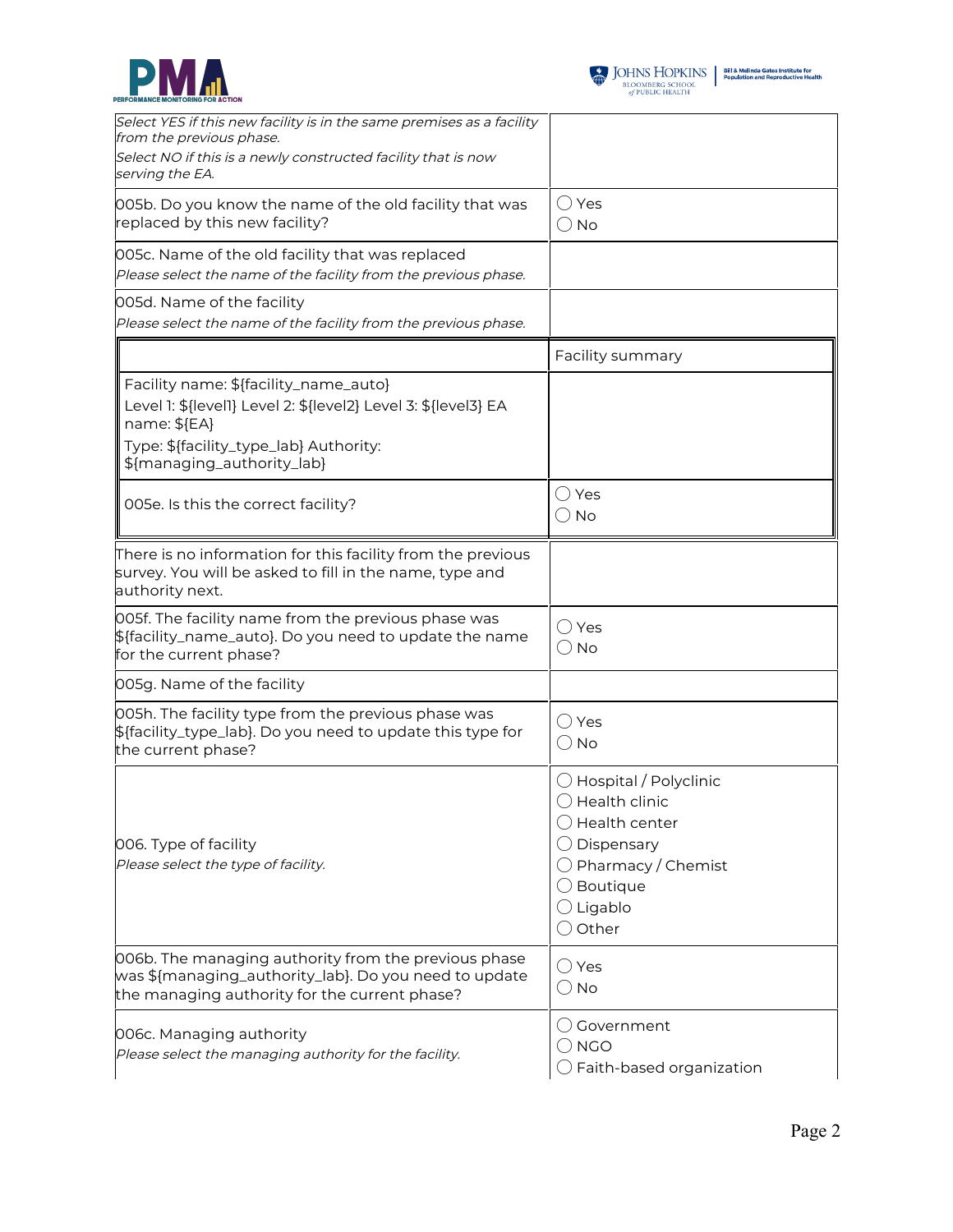



|                                                                                                                                                                                                                                                                                                                                                                                                                                                                                                                                                                                                                                                                                                                                                                                                                                                                                                                                                                                                                                                                                                                                                                                                                                                                                                                                                                                                               | $\bigcirc$ Private<br>$\bigcirc$ Other |
|---------------------------------------------------------------------------------------------------------------------------------------------------------------------------------------------------------------------------------------------------------------------------------------------------------------------------------------------------------------------------------------------------------------------------------------------------------------------------------------------------------------------------------------------------------------------------------------------------------------------------------------------------------------------------------------------------------------------------------------------------------------------------------------------------------------------------------------------------------------------------------------------------------------------------------------------------------------------------------------------------------------------------------------------------------------------------------------------------------------------------------------------------------------------------------------------------------------------------------------------------------------------------------------------------------------------------------------------------------------------------------------------------------------|----------------------------------------|
| 006d. Has the facility moved to a new physical location<br>since the last phase?                                                                                                                                                                                                                                                                                                                                                                                                                                                                                                                                                                                                                                                                                                                                                                                                                                                                                                                                                                                                                                                                                                                                                                                                                                                                                                                              | $\bigcirc$ Yes<br>$\bigcirc$ No        |
| 006e. Does this facility continue to serve the same EA?<br>If NO, do not interview clients at this facility for client exit<br>interviews.                                                                                                                                                                                                                                                                                                                                                                                                                                                                                                                                                                                                                                                                                                                                                                                                                                                                                                                                                                                                                                                                                                                                                                                                                                                                    | $\bigcirc$ Yes<br>$\bigcirc$ No        |
| 007. Facility number<br>Please record the number of the facility from the listing form.                                                                                                                                                                                                                                                                                                                                                                                                                                                                                                                                                                                                                                                                                                                                                                                                                                                                                                                                                                                                                                                                                                                                                                                                                                                                                                                       |                                        |
| 008. Is a competent respondent present and available to<br>be interviewed today?                                                                                                                                                                                                                                                                                                                                                                                                                                                                                                                                                                                                                                                                                                                                                                                                                                                                                                                                                                                                                                                                                                                                                                                                                                                                                                                              | ( )Yes<br>$\bigcirc$ No                |
| <b>INFORMED CONSENT</b><br>Find the competent respondent responsible for patient services<br>(main administrator and family planning in-charge) who is<br>present at the facility. Adminster the consent procedures.                                                                                                                                                                                                                                                                                                                                                                                                                                                                                                                                                                                                                                                                                                                                                                                                                                                                                                                                                                                                                                                                                                                                                                                          |                                        |
| Bonjour. Je m'appelle<br>Je<br>suis ici en représentation du Ministère de la Santé et de<br>l'École de Santé Publique de Kinshasa pour en savoir plus<br>sur les services de santé à Kinshasa et Kongo Central. Je<br>vais vous lire une déclaration qui explique de quoi traite<br>cette enquête.                                                                                                                                                                                                                                                                                                                                                                                                                                                                                                                                                                                                                                                                                                                                                                                                                                                                                                                                                                                                                                                                                                            |                                        |
| Votre structure de santé a été sélectionnée au hasard<br>pour cette étude. Nous souhaitons vous poser des<br>questions sur le planning familial et d'autres services de<br>santé reproductive, puis nous vous demanderons l'accès<br>aux registres des patients. Aucun nom de patient<br>figurant dans les registres ne sera contrôlé, enregistré ou<br>partagé. L'information sur votre structure de santé<br>pourra être utilisée par des organisations de santé dans<br>le but d'améliorer la planification des services ou pour de<br>futures études sur les services de santé. Les données<br>collectées dans votre structure de santé seront<br>également analysées par des chercheurs. Cependant, le<br>nom de votre structure de santé ne sera pas rendu<br>public, et tout rapport publié par des chercheurs ayant<br>utilisé les données de votre structure de santé ne<br>présentera les résultats que sous forme agrégée afin que<br>votre structure de santé ne soit pas identifiée. Le<br>questionnaire prend généralement entre 20 et 30<br>minutes. Toutes les informations que vous nous<br>donnerez seront strictement confidentielles et ne seront<br>partagées avec personne d'autre que les membres de<br>notre équipe.<br>Nous vous demandons de bien vouloir nous aider à<br>assurer l'exactitude de l'information que nous<br>collecterons. Si une autre personne s'avère plus à même |                                        |
| de répondre à certaines questions de l'enquête, nous<br>vous remercions de bien vouloir nous la présenter.<br>Vous pouvez refuser de répondre aux questions qui vous<br>seront posées autant de fois que vous le souhaitez, et                                                                                                                                                                                                                                                                                                                                                                                                                                                                                                                                                                                                                                                                                                                                                                                                                                                                                                                                                                                                                                                                                                                                                                                |                                        |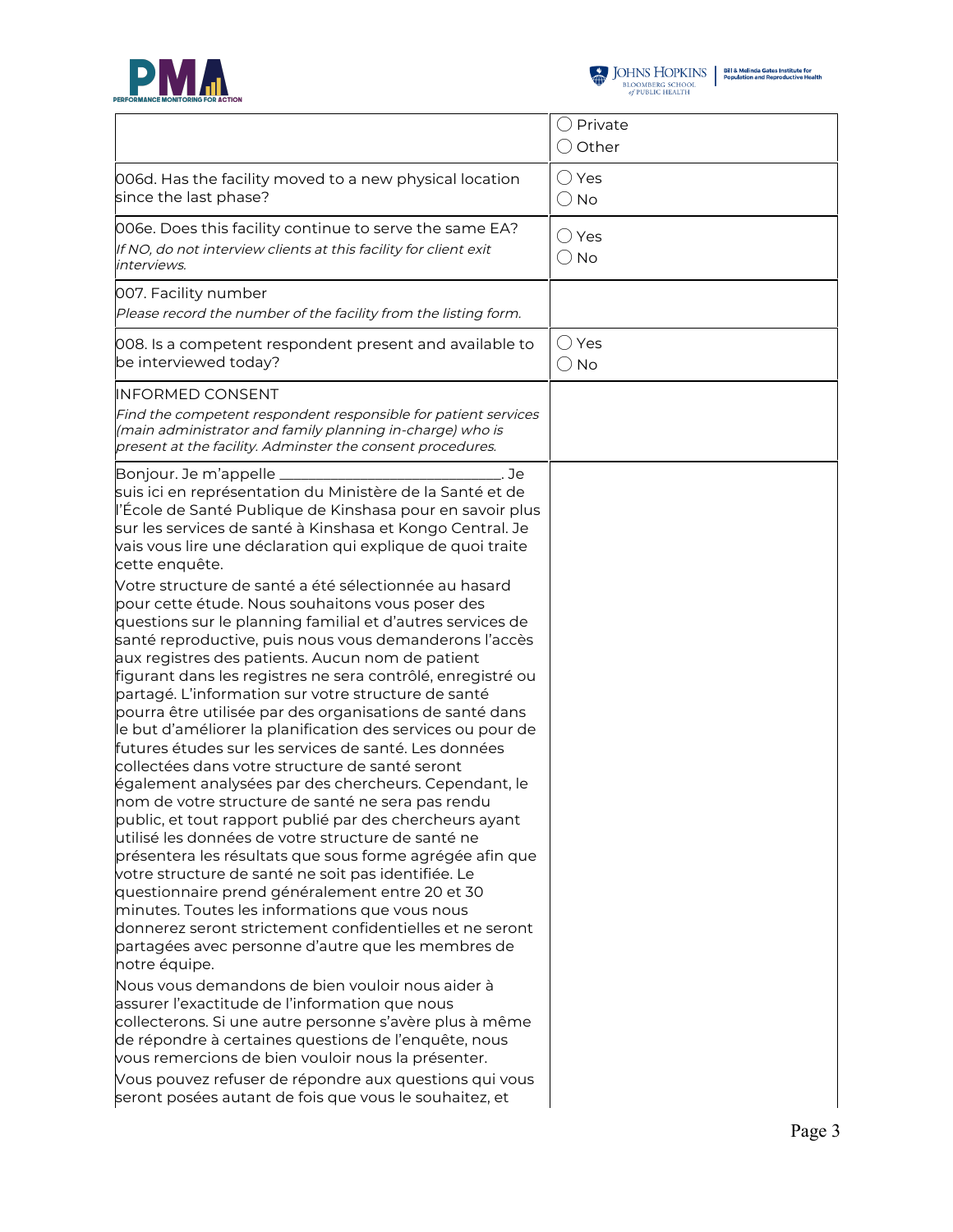



| décider d'arrêter l'enquête à tout moment. Avez-vous<br>des questions sur cette enquête ? B. Informations de<br>contact des chercheurs Prenez tout le temps dont vous<br>aurez besoin pour prendre votre décision de participer<br>ou non à cette étude. Nous serons heureux de répondre<br>à toute question que vous pourrez vous poser à propos<br>de cette étude. Si vous avez des questions additionnelles,<br>si vous souhaitez exprimer une préoccupation à propos<br>de cette recherche, ou si vous avez un problème lié à la<br>recherche, vous pouvez contacter le coordinateur<br>national de cette étude. Je vous remettrai également<br>une copie de ce formulaire contenant les informations de<br>contact du Coordinateur de l'étude, que vous pourrez<br>contacter directement pour toutes questions concernant<br>cette enquête.<br>Pierre Z Akilimali, Investigateur Principal pays de PMA,<br>Téléphone portable: 08158002882 E-mail:<br>pierretulanefp@gmail.com C. Informations de contact de<br>l'administration et de la direction de l'étude<br>Si vous souhaitez parler de vos droits en tant que<br>participant à cette recherche, parler d'un problème, faire<br>part de vos doutes ou poser des questions, obtenir de<br>l'information ou suggérer l'aide d'un individu informé qui<br>n'est pas affilié à cette recherche spécifique, nous vous<br>invitons à contacter le Bureau de protection des sujets<br>humains de recherche de l'Université Johns Hopkins, à<br>l'adresse suivante: jhsph.irboffice@jhu.edu. Vous pouvez |                                 |
|-------------------------------------------------------------------------------------------------------------------------------------------------------------------------------------------------------------------------------------------------------------------------------------------------------------------------------------------------------------------------------------------------------------------------------------------------------------------------------------------------------------------------------------------------------------------------------------------------------------------------------------------------------------------------------------------------------------------------------------------------------------------------------------------------------------------------------------------------------------------------------------------------------------------------------------------------------------------------------------------------------------------------------------------------------------------------------------------------------------------------------------------------------------------------------------------------------------------------------------------------------------------------------------------------------------------------------------------------------------------------------------------------------------------------------------------------------------------------------------------------------------------------------------------------------------|---------------------------------|
| également contacter le Comité d'Éthique de l'École de<br>Santé Publique de Kinshasa : Prof Bongopasi au numéro<br>de téléphone : Tél : 0999952341                                                                                                                                                                                                                                                                                                                                                                                                                                                                                                                                                                                                                                                                                                                                                                                                                                                                                                                                                                                                                                                                                                                                                                                                                                                                                                                                                                                                           |                                 |
| 009a. Read the verbal consent text.<br>Then, ask: May I begin the interview now?                                                                                                                                                                                                                                                                                                                                                                                                                                                                                                                                                                                                                                                                                                                                                                                                                                                                                                                                                                                                                                                                                                                                                                                                                                                                                                                                                                                                                                                                            | $\bigcirc$ Yes<br>$\bigcirc$ No |
| 009b. Respondent's signature<br>Please ask the respondent to sign or check the box in<br>agreement of their participation.                                                                                                                                                                                                                                                                                                                                                                                                                                                                                                                                                                                                                                                                                                                                                                                                                                                                                                                                                                                                                                                                                                                                                                                                                                                                                                                                                                                                                                  |                                 |
| Checkbox                                                                                                                                                                                                                                                                                                                                                                                                                                                                                                                                                                                                                                                                                                                                                                                                                                                                                                                                                                                                                                                                                                                                                                                                                                                                                                                                                                                                                                                                                                                                                    |                                 |
| WARNING: The respondent has not signed or checked<br>the box, despite agreeing to be interviewed in the<br>previous question. To conduct the survey, the<br>respondent must sign or touch the checkbox.<br>You may go back to obtain a signature or check the box or you<br>should go back to the previous question to indicate the<br>respondent does not want to be interviewed.                                                                                                                                                                                                                                                                                                                                                                                                                                                                                                                                                                                                                                                                                                                                                                                                                                                                                                                                                                                                                                                                                                                                                                          |                                 |
| 010. Interviewer's ID: \${your_name}<br>Mark your ID as a witness to the consent process.                                                                                                                                                                                                                                                                                                                                                                                                                                                                                                                                                                                                                                                                                                                                                                                                                                                                                                                                                                                                                                                                                                                                                                                                                                                                                                                                                                                                                                                                   | O                               |
| 010. Interviewer's ID<br>Please record your ID as a witness to the consent<br>process. You previously entered "\${name_typed}."                                                                                                                                                                                                                                                                                                                                                                                                                                                                                                                                                                                                                                                                                                                                                                                                                                                                                                                                                                                                                                                                                                                                                                                                                                                                                                                                                                                                                             |                                 |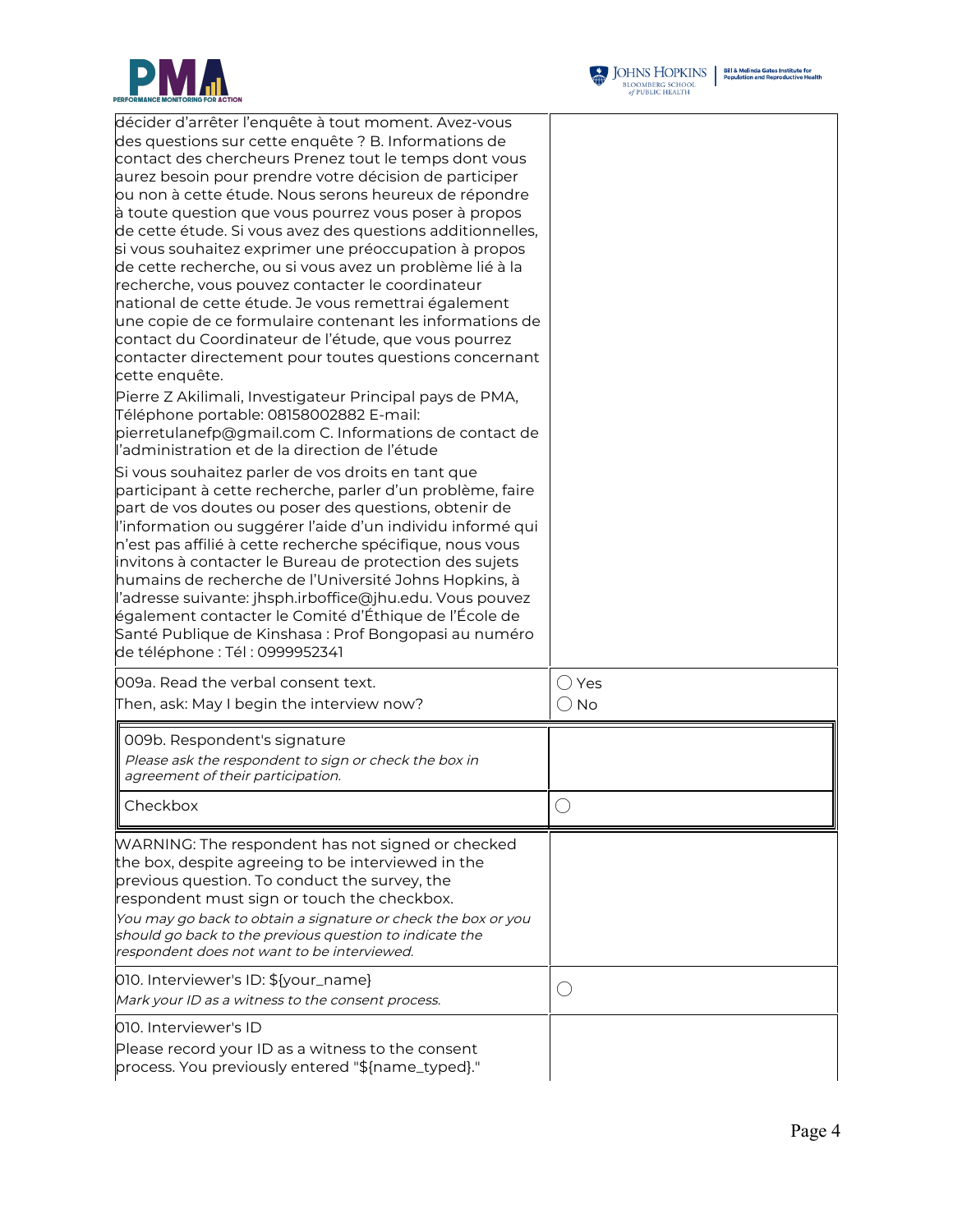



011. What is your position in this facility? Select the highest managerial qualification of the respondent

|    | ○ Owner                        |
|----|--------------------------------|
|    | $\bigcirc$ In-charge / manager |
| t. | $\bigcirc$ Staff               |
|    | $\bigcirc$ No response         |
|    |                                |

## Section 1 – Information About Services

Now I would like to ask about the services provided at this facility.

| 101. Now I have some questions about staffing for this<br>facility. For the following questions, please tell me how<br>many staff with this qualification are currently assigned<br>to this facility and provide family planning services.<br>Finally, tell me the total number present at any time<br>today. We want to know the highest technical<br>qualification that any staff may hold regardless of the<br>person's actual assignment or specialist studies.<br>Enter -88 for do not know and -99 for no response. O is a<br>possible answer. |                                                                                   |
|------------------------------------------------------------------------------------------------------------------------------------------------------------------------------------------------------------------------------------------------------------------------------------------------------------------------------------------------------------------------------------------------------------------------------------------------------------------------------------------------------------------------------------------------------|-----------------------------------------------------------------------------------|
|                                                                                                                                                                                                                                                                                                                                                                                                                                                                                                                                                      | 101. Enter -88 for do not know,-99<br>for no response. 0 is a possible<br>answer. |
| 101. Total number: doctors                                                                                                                                                                                                                                                                                                                                                                                                                                                                                                                           |                                                                                   |
| 104b. Present today: doctors                                                                                                                                                                                                                                                                                                                                                                                                                                                                                                                         |                                                                                   |
|                                                                                                                                                                                                                                                                                                                                                                                                                                                                                                                                                      | 101. Enter -88 for do not know,-99<br>for no response. 0 is a possible<br>answer. |
| 101. Total number: nurses                                                                                                                                                                                                                                                                                                                                                                                                                                                                                                                            |                                                                                   |
| 104b. Present today: nurses                                                                                                                                                                                                                                                                                                                                                                                                                                                                                                                          |                                                                                   |
|                                                                                                                                                                                                                                                                                                                                                                                                                                                                                                                                                      | 101. Enter -88 for do not know,-99<br>for no response. 0 is a possible<br>answer. |
| 101. Total number: Nurse Aides / Clinical Assistants                                                                                                                                                                                                                                                                                                                                                                                                                                                                                                 |                                                                                   |
| 104b. Present today: Nurse Aides / Clinical Assistants                                                                                                                                                                                                                                                                                                                                                                                                                                                                                               |                                                                                   |
|                                                                                                                                                                                                                                                                                                                                                                                                                                                                                                                                                      | 101. Enter -88 for do not know,-99<br>for no response. O is a possible<br>answer. |
| 101. Total number: Paramedic(s)                                                                                                                                                                                                                                                                                                                                                                                                                                                                                                                      |                                                                                   |
| 104b. Present today: Paramedic(s)                                                                                                                                                                                                                                                                                                                                                                                                                                                                                                                    |                                                                                   |
|                                                                                                                                                                                                                                                                                                                                                                                                                                                                                                                                                      |                                                                                   |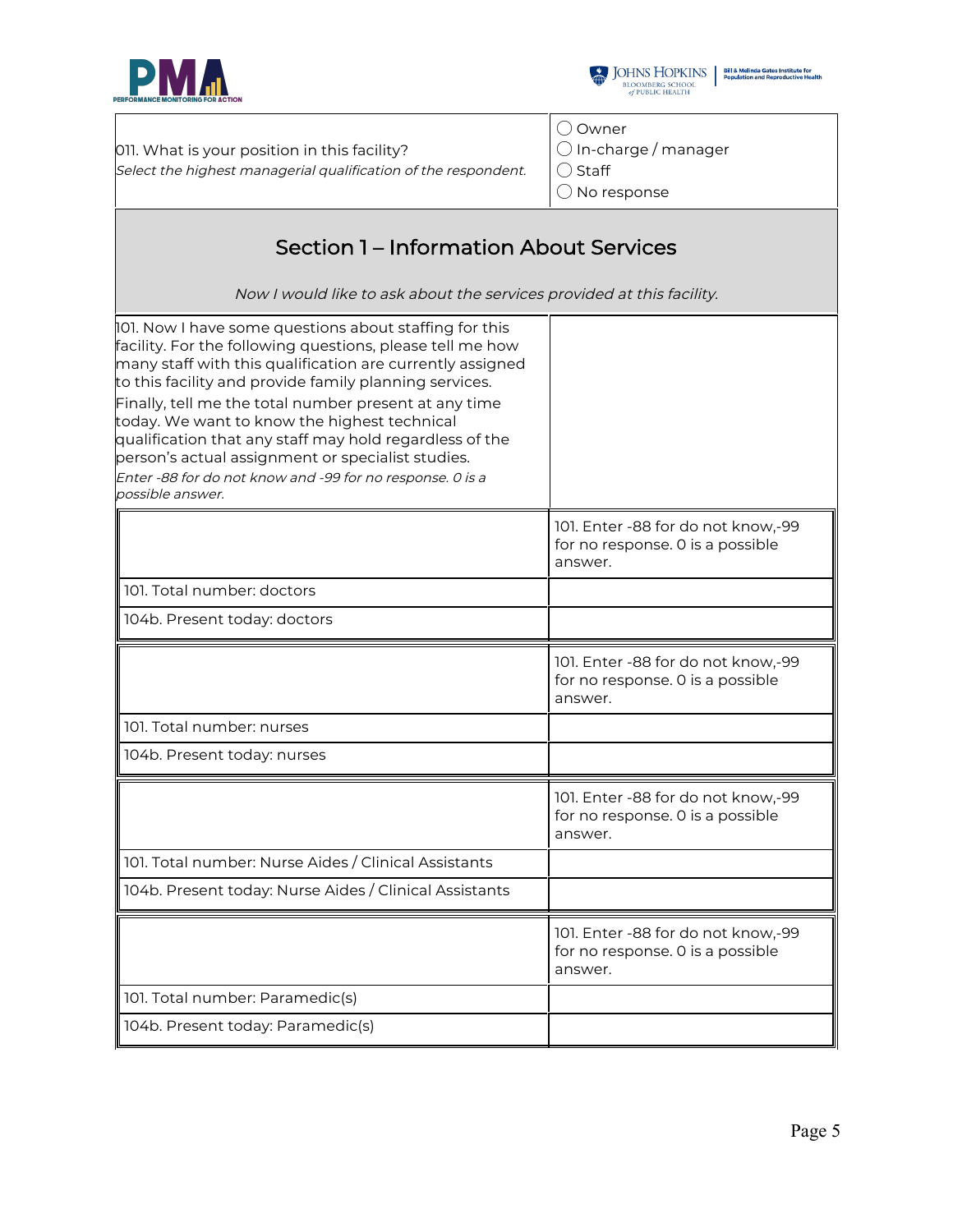



|                                                                                                                                    | 101. Enter -88 for do not know,-99<br>for no response. 0 is a possible<br>answer.   |  |
|------------------------------------------------------------------------------------------------------------------------------------|-------------------------------------------------------------------------------------|--|
| 101. Total number: clinical officer(s)                                                                                             |                                                                                     |  |
| 104b. Present today: clinical officer(s)                                                                                           |                                                                                     |  |
|                                                                                                                                    | 101. Enter -88 for do not know,-99<br>for no response. 0 is a possible<br>answer.   |  |
| 101. Total number: pharmaceutical technologists                                                                                    |                                                                                     |  |
| 104b. Present today: pharmaceutical technologists                                                                                  |                                                                                     |  |
|                                                                                                                                    | 101. Enter -88 for do not know, -99<br>for no response. 0 is a possible<br>answer.  |  |
| 101. Total number: pharmacists                                                                                                     |                                                                                     |  |
| 104b. Present today: pharmacists                                                                                                   |                                                                                     |  |
|                                                                                                                                    | 101. Enter -88 for do not know,-99<br>for no response. 0 is a possible<br>answer.   |  |
| 101. Total number: other medical staff                                                                                             |                                                                                     |  |
| 104b. Present today: other medical staff                                                                                           |                                                                                     |  |
| 102. Does this facility have electricity at this time?<br>Select for running electricity only.                                     | $\bigcirc$ Yes<br>$\bigcirc$ No<br>$\bigcirc$ No response                           |  |
| 103. At any point today, has the electricity been out for<br>two or more hours?                                                    | $\bigcirc$ Yes<br>$\bigcirc$ No<br>( ) Do not know<br>( ) No response               |  |
| $\vert$ 104. Does this facility have running water at this time?<br>Select for running water only.                                 | $\bigcirc$ Yes<br>$\bigcirc$ No<br>$\bigcirc$ No response                           |  |
| 105. At any point today, has running water been<br>unavailable for two or more hours?                                              | $\bigcirc$ Yes<br>$\bigcirc$ No<br>$\bigcirc$ Do not know<br>$\bigcirc$ No response |  |
| 106. How many handwashing facilities are available on<br>site for staff to use?<br>Enter -88 for do not know, -99 for no response. |                                                                                     |  |
| 107. May I see a nearby handwashing facility that is used<br>by staff?                                                             | $\Box$ Soap is present<br>$\Box$ Stored water is present                            |  |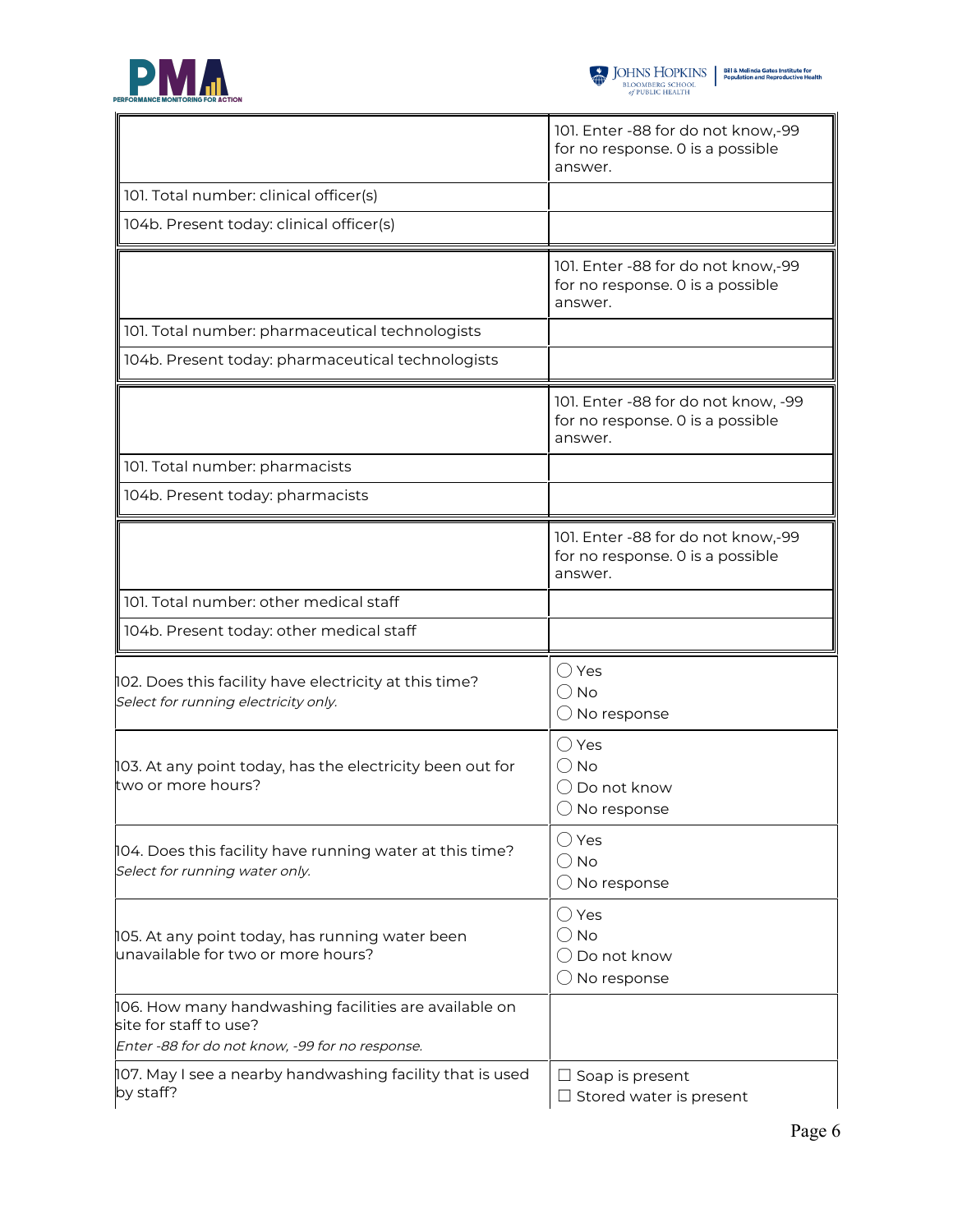



| Handwashing facility must be accessible to most health           | $\Box$ Running water is present   |
|------------------------------------------------------------------|-----------------------------------|
| workers in the facility.                                         | $\Box$ Handwashing area is near a |
| At the handwashing facility, OBSERVE:<br>(select all that apply) | sanitation facility               |
|                                                                  | $\Box$ None of the above          |
|                                                                  | $\Box$ Did not see the facility.  |

### Section 2 – Family Planning Services

Now I would like to ask about family planning services provided at this facility. If there is another provider who would be better able to answer my questions on family planning services in this facility, I would appreciate if you could refer me to the appropriate person.

| 201. Do you usually offer family planning services /<br>products?                                                                                                                                                                            | () Yes<br>() No<br>$\bigcirc$ No response                                                                                                                                                      |
|----------------------------------------------------------------------------------------------------------------------------------------------------------------------------------------------------------------------------------------------|------------------------------------------------------------------------------------------------------------------------------------------------------------------------------------------------|
| 202. How many days in a week are family planning<br>services / products offered / sold here?<br>Enter a number between 0 and 7. Enter 0 for less than 1 day per<br>week. Enter -88 for do not know, -99 for no response.                     |                                                                                                                                                                                                |
| 203. Does this facility provide family planning<br>supervision, support, or supplies to community health<br>volunteers?                                                                                                                      | $\bigcirc$ Yes<br>$\bigcirc$ No<br>$\bigcirc$ No response                                                                                                                                      |
| 204. How many community health volunteers are<br>supported by this facility to provide family planning<br>services?                                                                                                                          |                                                                                                                                                                                                |
| Record only who receive supervision, support, or supplies for<br>family planning.<br>If were recorded as employees in 101, please do not include<br>them here as well.<br>Enter -88 for do not know, -99 for no response.                    |                                                                                                                                                                                                |
| 205. Do the community health volunteers provide any of<br>the following contraceptives:                                                                                                                                                      | $\Box$ Condoms<br>$\Box$ Pills<br>$\Box$ Injectables<br>$\Box$ None of the above<br>$\Box$ No response                                                                                         |
| 206. How many times in the last 12 months has a mobile<br>outreach team visited your facility to deliver<br>supplementary/additional family planning services?<br>Enter -88 for do not know, -99 for no response. 0 is a possible<br>answer. |                                                                                                                                                                                                |
| 207. Which of the following family planning services do<br>you offer to unmarried adolescents age 10-19?<br>Read all options and select all that apply.                                                                                      | $\Box$ Counsel for contraceptive<br>methods<br>$\Box$ Provide contraceptive methods<br>$\Box$ Prescribe / refer for contraceptive<br>methods<br>$\Box$ None of the above<br>$\Box$ No response |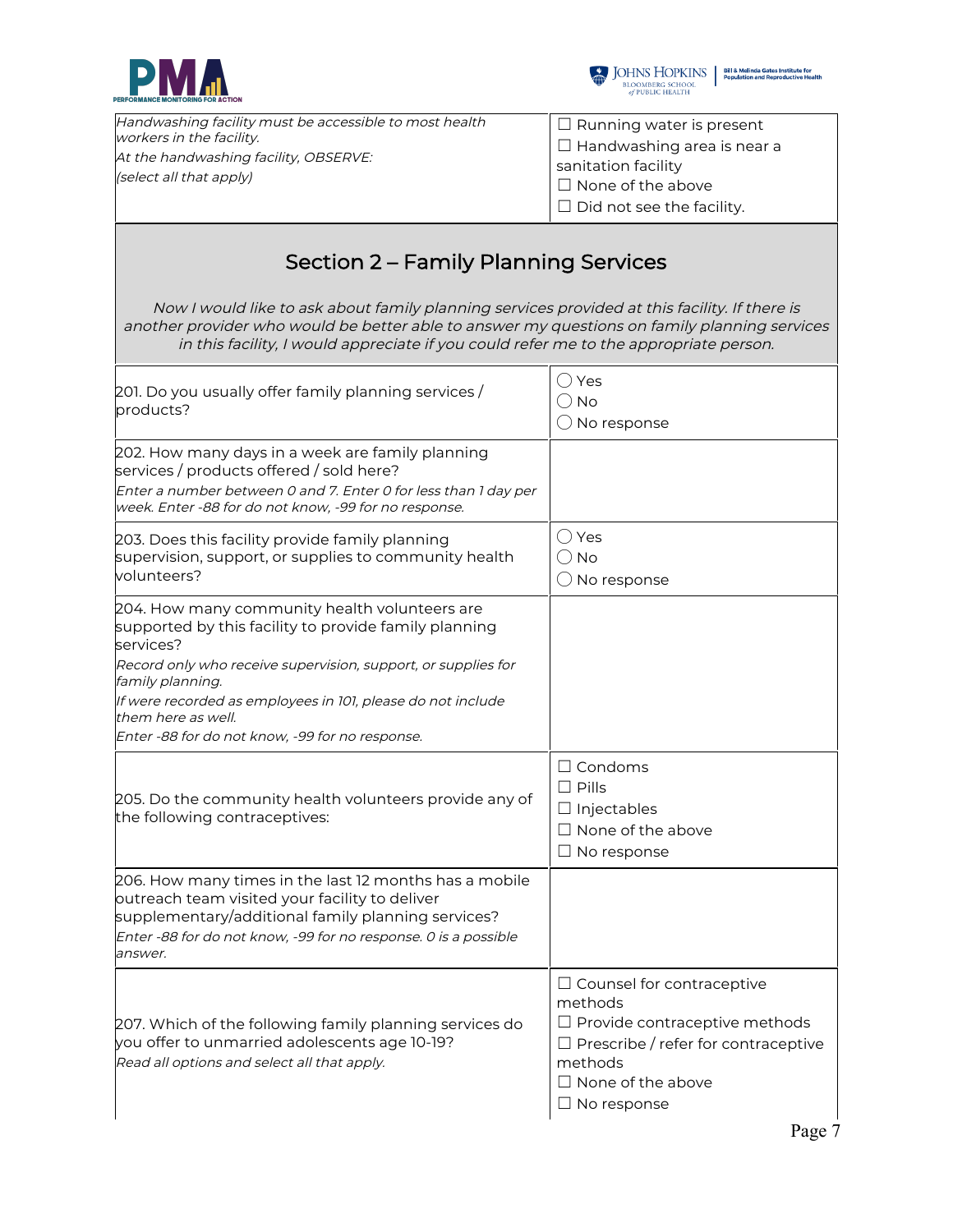

Г



٦

| Section 4: Provision of Family Planning Methods                                                                        |                                                                                                                                                                                                                                                                                                                                                                                            |           |
|------------------------------------------------------------------------------------------------------------------------|--------------------------------------------------------------------------------------------------------------------------------------------------------------------------------------------------------------------------------------------------------------------------------------------------------------------------------------------------------------------------------------------|-----------|
| 401. Which of the following methods are provided to<br>clients at this facility?<br>Read all options out loud.         | $\Box$ Female sterilization<br>$\Box$ Male sterilization<br>$\Box$ Implant<br>$\Box$ IUD<br>□ Injectables - Depo Provera<br>□ Injectables - Sayana Press<br>$\Box$ Pill<br>$\Box$ Emergency contraception<br>$\Box$ Male condom<br>$\Box$ Female condom<br>$\Box$ Diaphragm<br>$\Box$ Foam / jelly<br>$\Box$ Standard days / cycle beads<br>$\Box$ None of the above<br>$\Box$ No response |           |
| 402. Are clients charged for obtaining any of the<br>following methods at this facility?<br>Read all options out loud. |                                                                                                                                                                                                                                                                                                                                                                                            |           |
|                                                                                                                        | Yes                                                                                                                                                                                                                                                                                                                                                                                        | <b>No</b> |
| Female sterilization                                                                                                   |                                                                                                                                                                                                                                                                                                                                                                                            |           |
| Male sterilization                                                                                                     |                                                                                                                                                                                                                                                                                                                                                                                            |           |
| Implant                                                                                                                |                                                                                                                                                                                                                                                                                                                                                                                            |           |
| <b>IUD</b>                                                                                                             |                                                                                                                                                                                                                                                                                                                                                                                            |           |
| Injectables - Depo Provera                                                                                             |                                                                                                                                                                                                                                                                                                                                                                                            |           |
| Injectables - Sayana Press                                                                                             |                                                                                                                                                                                                                                                                                                                                                                                            |           |
| Pill                                                                                                                   |                                                                                                                                                                                                                                                                                                                                                                                            |           |
| Emergency contraception                                                                                                |                                                                                                                                                                                                                                                                                                                                                                                            |           |
| Male condom                                                                                                            |                                                                                                                                                                                                                                                                                                                                                                                            |           |
| Female condom                                                                                                          |                                                                                                                                                                                                                                                                                                                                                                                            |           |
| Diaphragm                                                                                                              |                                                                                                                                                                                                                                                                                                                                                                                            |           |
| Foam / jelly                                                                                                           |                                                                                                                                                                                                                                                                                                                                                                                            |           |
| Standard days / cycle beads                                                                                            |                                                                                                                                                                                                                                                                                                                                                                                            |           |
| Did the respondent answer the questions or give no<br>response?                                                        | Respondent answered<br>No response                                                                                                                                                                                                                                                                                                                                                         |           |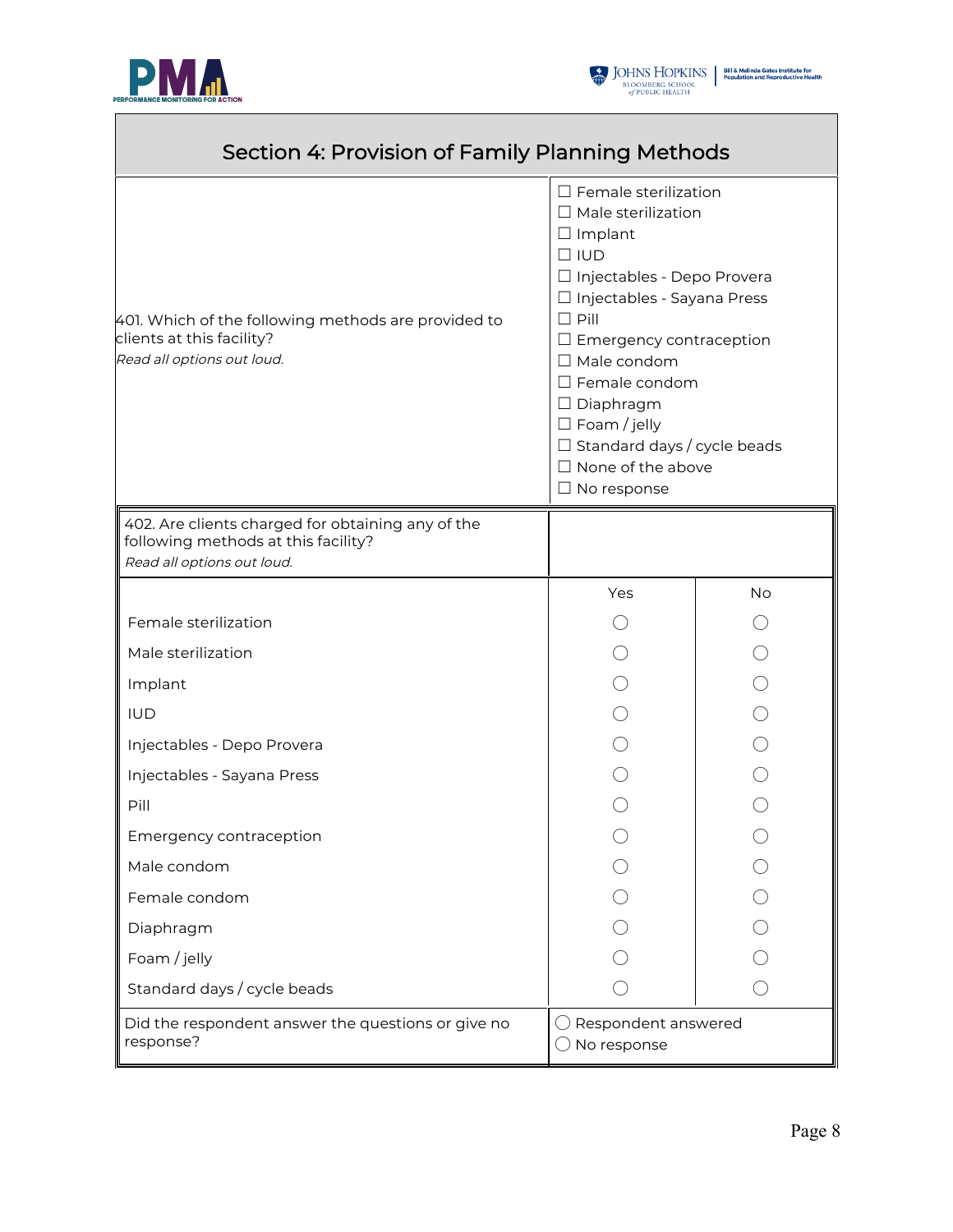



| 404. Do family planning clients need to pay any fees in<br>order to be seen by a provider in this facility even if they<br>do not obtain a method of contraception?<br>These may be consultation or registration fees charged<br>to everyone who is seen in this facility or may be specific<br>to family planning clients. | $\bigcirc$ Yes<br>$\bigcirc$ No<br>$\bigcirc$ No response                                                                                                                                                                                                             |
|-----------------------------------------------------------------------------------------------------------------------------------------------------------------------------------------------------------------------------------------------------------------------------------------------------------------------------|-----------------------------------------------------------------------------------------------------------------------------------------------------------------------------------------------------------------------------------------------------------------------|
| 405. On days when you offer family planning services,                                                                                                                                                                                                                                                                       | $\bigcirc$ Yes                                                                                                                                                                                                                                                        |
| does this facility have trained personnel able to insert                                                                                                                                                                                                                                                                    | $\bigcirc$ No                                                                                                                                                                                                                                                         |
| implants?                                                                                                                                                                                                                                                                                                                   | $\bigcirc$ No response                                                                                                                                                                                                                                                |
| 406. On days when you offer family planning services,                                                                                                                                                                                                                                                                       | $\bigcirc$ Yes                                                                                                                                                                                                                                                        |
| does this facility have trained personnel able to remove                                                                                                                                                                                                                                                                    | $\bigcirc$ No                                                                                                                                                                                                                                                         |
| implants?                                                                                                                                                                                                                                                                                                                   | $\bigcirc$ No response                                                                                                                                                                                                                                                |
| 407. On days when you offer family planning services,                                                                                                                                                                                                                                                                       | $\bigcirc$ Yes                                                                                                                                                                                                                                                        |
| does this facility have trained personnel able to insert                                                                                                                                                                                                                                                                    | $\bigcirc$ No                                                                                                                                                                                                                                                         |
| IUDs?                                                                                                                                                                                                                                                                                                                       | $\bigcirc$ No response                                                                                                                                                                                                                                                |
| 408. On days when you offer family planning services,                                                                                                                                                                                                                                                                       | $\bigcirc$ Yes                                                                                                                                                                                                                                                        |
| does this facility have trained personnel able to remove                                                                                                                                                                                                                                                                    | $\bigcirc$ No                                                                                                                                                                                                                                                         |
| IUDs?                                                                                                                                                                                                                                                                                                                       | $\bigcirc$ No response                                                                                                                                                                                                                                                |
| 409. Does this facility have the following supplies needed<br>to insert and/or remove implants:<br>Read out all supplies and select all that apply. Supplies do not<br>need to be observed, but must be available on the day of the<br>interview.                                                                           | $\Box$ Clean Gloves<br>$\Box$ Antiseptic<br>□ Sterile Gauze Pad or Cotton Wool<br>$\Box$ Local Anesthetic<br>$\Box$ Sealed Implant Pack<br>$\Box$ Surgical Blade<br>$\Box$ Mosquito forceps (straight or<br>curved)<br>$\Box$ None of the above<br>$\Box$ No response |
| 410. If a woman came in today needing an implant                                                                                                                                                                                                                                                                            | $\bigcirc$ Yes                                                                                                                                                                                                                                                        |
| inserted, could that service be provided to her today                                                                                                                                                                                                                                                                       | () No                                                                                                                                                                                                                                                                 |
| onsite?                                                                                                                                                                                                                                                                                                                     | $\bigcirc$ No response                                                                                                                                                                                                                                                |
| 411. If a woman came today needing her implant                                                                                                                                                                                                                                                                              | $\bigcirc$ Yes                                                                                                                                                                                                                                                        |
| removed, could that service be provided to her today                                                                                                                                                                                                                                                                        | $\bigcirc$ No                                                                                                                                                                                                                                                         |
| onsite?                                                                                                                                                                                                                                                                                                                     | $\bigcirc$ No response                                                                                                                                                                                                                                                |
| 412. If a woman comes to your facility today needing her                                                                                                                                                                                                                                                                    | $\bigcirc$ Yes                                                                                                                                                                                                                                                        |
| implant removed, but it is deeply placed, could that                                                                                                                                                                                                                                                                        | $\bigcirc$ No                                                                                                                                                                                                                                                         |
| service be provided to her today onsite?                                                                                                                                                                                                                                                                                    | $\bigcirc$ No response                                                                                                                                                                                                                                                |
| 413. Would someone at this facility know where to send<br>her to have the implant removed?                                                                                                                                                                                                                                  | $\bigcirc$ Yes<br>$\bigcirc$ No<br>$\bigcirc$ No response                                                                                                                                                                                                             |
| 414. Does this facility have the following supplies needed<br>to insert and/or remove IUDs:                                                                                                                                                                                                                                 | $\square$ Exam gloves<br>$\Box$ Antiseptic (povidone iodine)<br>$\Box$ Drapes                                                                                                                                                                                         |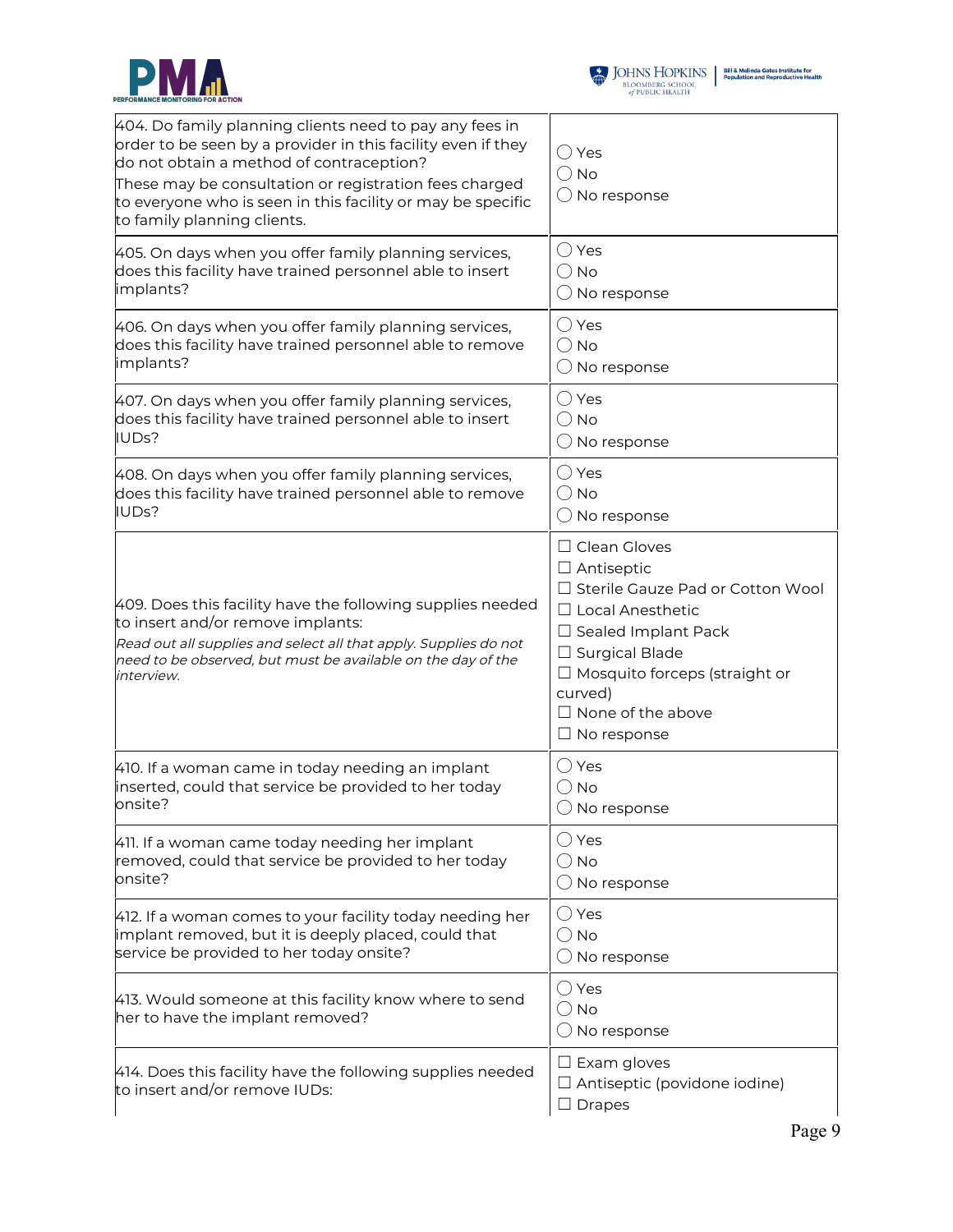



| Read out all supplies and select all that apply. Supplies do not<br>need to be observed, but must be available on the day of the<br>interview.                                                                                                                                                                                                                            | $\Box$ Scissors<br>$\Box$ Sponge-holding forceps<br>$\Box$ Speculums (large and medium)<br>$\Box$ Tenaculum<br>□ Uterine Sound<br>$\Box$ None of the above<br>$\Box$ No response                                                                                                                                                                                                                                                                                                                                                                                                                                                                                                                                                                                        |
|---------------------------------------------------------------------------------------------------------------------------------------------------------------------------------------------------------------------------------------------------------------------------------------------------------------------------------------------------------------------------|-------------------------------------------------------------------------------------------------------------------------------------------------------------------------------------------------------------------------------------------------------------------------------------------------------------------------------------------------------------------------------------------------------------------------------------------------------------------------------------------------------------------------------------------------------------------------------------------------------------------------------------------------------------------------------------------------------------------------------------------------------------------------|
| IN_1. Does this facility offer self-injection training for<br>DMPA-SC (Sayana Press)?                                                                                                                                                                                                                                                                                     | $\bigcirc$ Yes<br>$\bigcirc$ No<br>$\bigcirc$ No response                                                                                                                                                                                                                                                                                                                                                                                                                                                                                                                                                                                                                                                                                                               |
| IN_2. Which of the following does the self-injection<br>training include?<br>Select all that apply                                                                                                                                                                                                                                                                        | $\Box$ Where the client should store the<br>injection material until she uses it<br>$\Box$ An instruction sheet for the client<br>to take home to remind her of steps<br>for self-injection<br>$\Box$ A reinjection calendar (e.g.,<br>information on when and how to<br>remember her next injection date)<br>for the client to take home<br>$\Box$ Counseling on follow-up options<br>$\Box$ What the client should do with<br>the syringe after the injection<br>$\Box$ The ways that partners could<br>potentially interfere with self-<br>injection<br>$\Box$ Instruction for the client not to<br>share her self-injection supplies<br>$\Box$ What the client should do if<br>problems occur with self-injection<br>$\Box$ None of the above<br>$\Box$ No response |
| IN_3. Have any women been trained at this facility to<br>inject themselves in the last 4 weeks?                                                                                                                                                                                                                                                                           | $\bigcirc$ Yes<br>$\bigcirc$ No<br>$\bigcirc$ No response                                                                                                                                                                                                                                                                                                                                                                                                                                                                                                                                                                                                                                                                                                               |
| IN_4. In the last 4 weeks, about how many women self<br>injected or took units home for self-injection?                                                                                                                                                                                                                                                                   | ◯ 0-4<br>$\bigcirc$ 5-9<br>◯ 10-19<br>$\bigcirc$ 20-29<br>$\bigcirc$ 30 or more<br>$\bigcirc$ No response                                                                                                                                                                                                                                                                                                                                                                                                                                                                                                                                                                                                                                                               |
| 415a. May I see your family planning register from the last<br>completed month?<br>From family planning register, record:<br>(1) The total number of family planning visits (new and<br>continuing) in the last completed month, for each method.<br>(2) The number of new clients who received family planning<br>services in the last completed month, for each method. | $\bigcirc$ Yes<br>() No<br>$\bigcirc$ No response                                                                                                                                                                                                                                                                                                                                                                                                                                                                                                                                                                                                                                                                                                                       |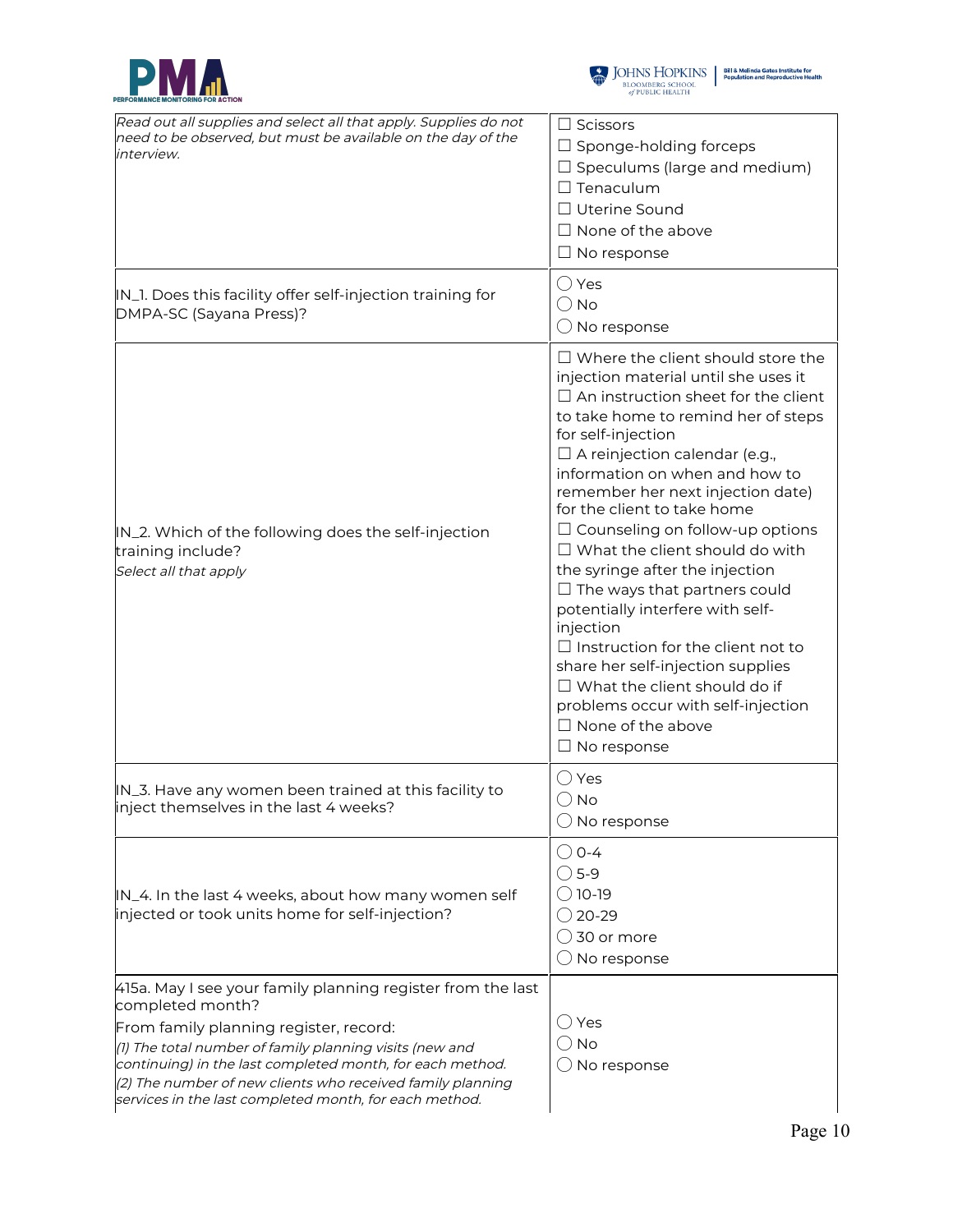

|                                                          | Enter for past completed month.<br>Enter -88 for do not know, enter -99<br>for no response. |
|----------------------------------------------------------|---------------------------------------------------------------------------------------------|
| 415a. Total number of visits: Female Sterilization       |                                                                                             |
|                                                          | Enter for past completed month.<br>Enter -88 for do not know, enter -99<br>for no response. |
| 415a. Total number of visits: Male Sterilization         |                                                                                             |
|                                                          | Enter for past completed month.<br>Enter -88 for do not know, enter -99<br>for no response. |
| 415a. Total number of visits: Implants                   |                                                                                             |
| 415a. Number of new clients: Implants                    |                                                                                             |
|                                                          | Enter for past completed month.<br>Enter -88 for do not know, enter -99<br>for no response. |
| 415a. Total number of visits: IUD                        |                                                                                             |
| 415a. Number of new clients: IUD                         |                                                                                             |
|                                                          |                                                                                             |
|                                                          | Enter for past completed month.<br>Enter -88 for do not know, enter -99<br>for no response. |
| 415a. Total number of visits: Injectables - Depo Provera |                                                                                             |
| 415a. Number of new clients: Injectables - Depo Provera  |                                                                                             |
|                                                          | Enter for past completed month.<br>Enter -88 for do not know, enter -99<br>for no response. |
| 415a. Total number of visits: Injectables - Sayana Press |                                                                                             |
| 415a. Number of new clients: Injectables - Sayana Press  |                                                                                             |
|                                                          | Enter for past completed month.<br>Enter -88 for do not know, enter -99<br>for no response. |
| 415a. Total number of visits: Pill                       |                                                                                             |
| 415a. Number of new clients: Pill                        |                                                                                             |
| 415a. Total number of visits: Emergency contraception    | Enter for past completed month.<br>Enter -88 for do not know, enter -99<br>for no response. |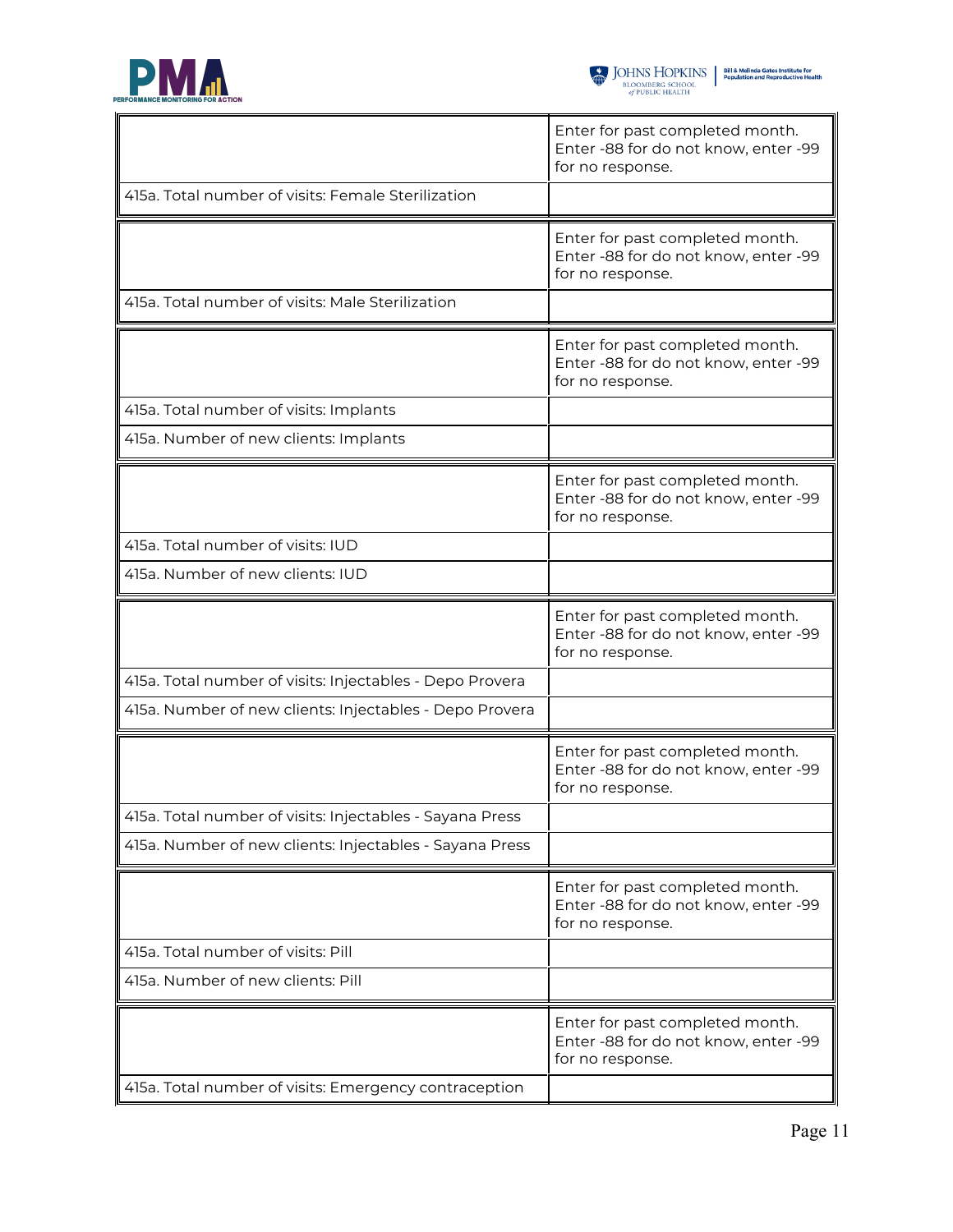

| 415a. Number of new clients: Emergency contraception                                                                                                                                                                                                                                          |                                                                                             |
|-----------------------------------------------------------------------------------------------------------------------------------------------------------------------------------------------------------------------------------------------------------------------------------------------|---------------------------------------------------------------------------------------------|
|                                                                                                                                                                                                                                                                                               | Enter for past completed month.<br>Enter -88 for do not know, enter -99<br>for no response. |
| 415a. Total number of visits: Male condom                                                                                                                                                                                                                                                     |                                                                                             |
| 415a. Number of new clients: Male condom                                                                                                                                                                                                                                                      |                                                                                             |
|                                                                                                                                                                                                                                                                                               | Enter for past completed month.<br>Enter -88 for do not know, enter -99<br>for no response. |
| 415a. Total number of visits: Female condom                                                                                                                                                                                                                                                   |                                                                                             |
| 415a. Number of new clients: Female condom                                                                                                                                                                                                                                                    |                                                                                             |
|                                                                                                                                                                                                                                                                                               | Enter for past completed month.<br>Enter -88 for do not know, enter -99<br>for no response. |
| 415a. Total number of visits: Diaphragm                                                                                                                                                                                                                                                       |                                                                                             |
| 415a. Number of new clients: Diaphragm                                                                                                                                                                                                                                                        |                                                                                             |
|                                                                                                                                                                                                                                                                                               | Enter for past completed month.<br>Enter -88 for do not know, enter -99<br>for no response. |
| 415a. Total number of visits: Foam / jelly                                                                                                                                                                                                                                                    |                                                                                             |
| 415a. Number of new clients: Foam / jelly                                                                                                                                                                                                                                                     |                                                                                             |
|                                                                                                                                                                                                                                                                                               | Enter for past completed month.<br>Enter -88 for do not know, enter -99<br>for no response. |
| 415a. Total number of visits: Standard days / cycle beads                                                                                                                                                                                                                                     |                                                                                             |
| 415a. Number of new clients: Standard days / cycle<br>beads                                                                                                                                                                                                                                   |                                                                                             |
| 415b. May I see your family planning record book from<br>the last completed month?<br>From family planning record book, record the total number of<br>family planning products sold in the last completed month,<br>for each method.<br>Enter -88 for do not know. Enter -99 for no response. |                                                                                             |
| Number of units sold or provided: Implants                                                                                                                                                                                                                                                    |                                                                                             |
| Number of units sold or provided: IUD                                                                                                                                                                                                                                                         |                                                                                             |
| Number of units sold or provided: Injectables - Depo<br>Provera                                                                                                                                                                                                                               |                                                                                             |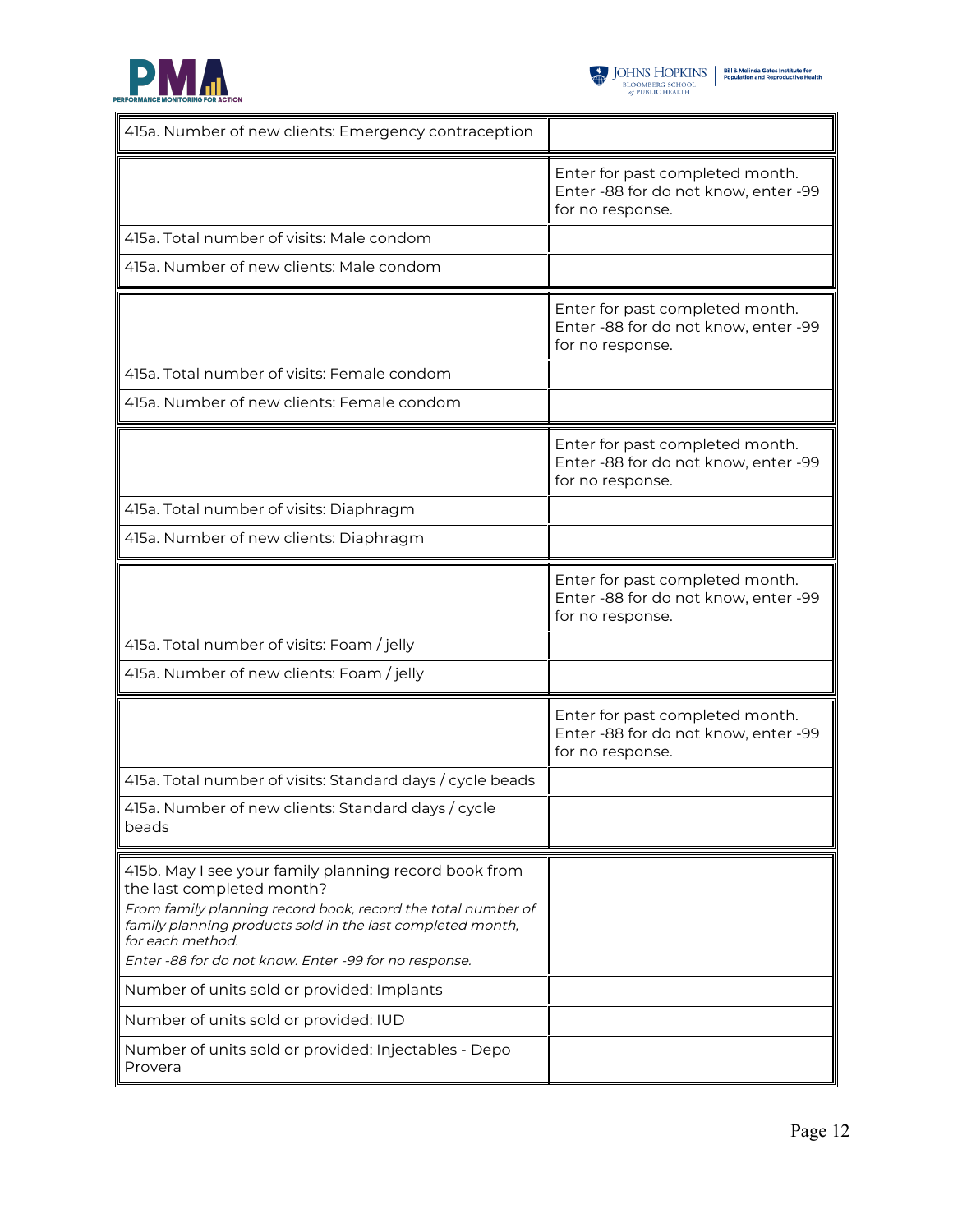



| Number of units sold or provided: Injectables - Sayana<br>Press                                                                                           |                                                                                                                                                                                                                                                                                                                                                                    |
|-----------------------------------------------------------------------------------------------------------------------------------------------------------|--------------------------------------------------------------------------------------------------------------------------------------------------------------------------------------------------------------------------------------------------------------------------------------------------------------------------------------------------------------------|
| Number of units sold or provided: Pill                                                                                                                    |                                                                                                                                                                                                                                                                                                                                                                    |
| Number of units sold or provided: Emergency<br>contraception                                                                                              |                                                                                                                                                                                                                                                                                                                                                                    |
| Number of units sold or provided: Male condom                                                                                                             |                                                                                                                                                                                                                                                                                                                                                                    |
| Number of units sold or provided: Female condom                                                                                                           |                                                                                                                                                                                                                                                                                                                                                                    |
| Number of units sold or provided: Diaphragm                                                                                                               |                                                                                                                                                                                                                                                                                                                                                                    |
| Number of units sold or provided: Foam / jelly                                                                                                            |                                                                                                                                                                                                                                                                                                                                                                    |
| Number of units sold or provided: Standard days / cycle<br>beads                                                                                          |                                                                                                                                                                                                                                                                                                                                                                    |
| NOTE: Questions 417a-e will repeat for each of the<br>methods provided at this SDP.<br>Methods selected in 401:<br>\${methods_selected}                   |                                                                                                                                                                                                                                                                                                                                                                    |
| 417a. You mentioned that you typically provide Implants<br>at this facility, can you show them to me?<br>If no, probe: Is the implant out of stock today? | () In-stock and observed<br>$\bigcirc$ In-stock but not observed<br>◯ Out of stock<br>$\bigcirc$ No response                                                                                                                                                                                                                                                       |
| 417b. How many days have Implants been out of stock?<br>Enter 1 if only today. Enter -88 for do not know. Enter -99 for no<br>response.                   |                                                                                                                                                                                                                                                                                                                                                                    |
| 417c. Have Implants been out of stock at any time in the<br>last 3 months?                                                                                | $\bigcirc$ Yes<br>$\bigcirc$ No<br>◯ Do not know<br>$\bigcirc$ No response                                                                                                                                                                                                                                                                                         |
| 417d. Why is this facility out of stock for Implants?<br>PROBE IF MULTIPLE REASONS GIVEN: What was the<br>main reason?                                    | $\bigcirc$ Did not place order for shipment<br>○ Ordered but did not receive<br>shipment<br>$\bigcirc$ Did not order right quantities<br>$\bigcirc$ Ordered but did not receive right<br>quantities<br>$\bigcirc$ Unexpected increase in<br>consumption<br>◯ Stock-out due to COVID-19<br>disruption<br>$\bigcirc$ Other<br>◯ Don't know<br>$\bigcirc$ No response |
| 417e. When do you expect to receive your next shipment<br>of Implants?                                                                                    | $\bigcirc$ X weeks<br>$\bigcirc$ X months                                                                                                                                                                                                                                                                                                                          |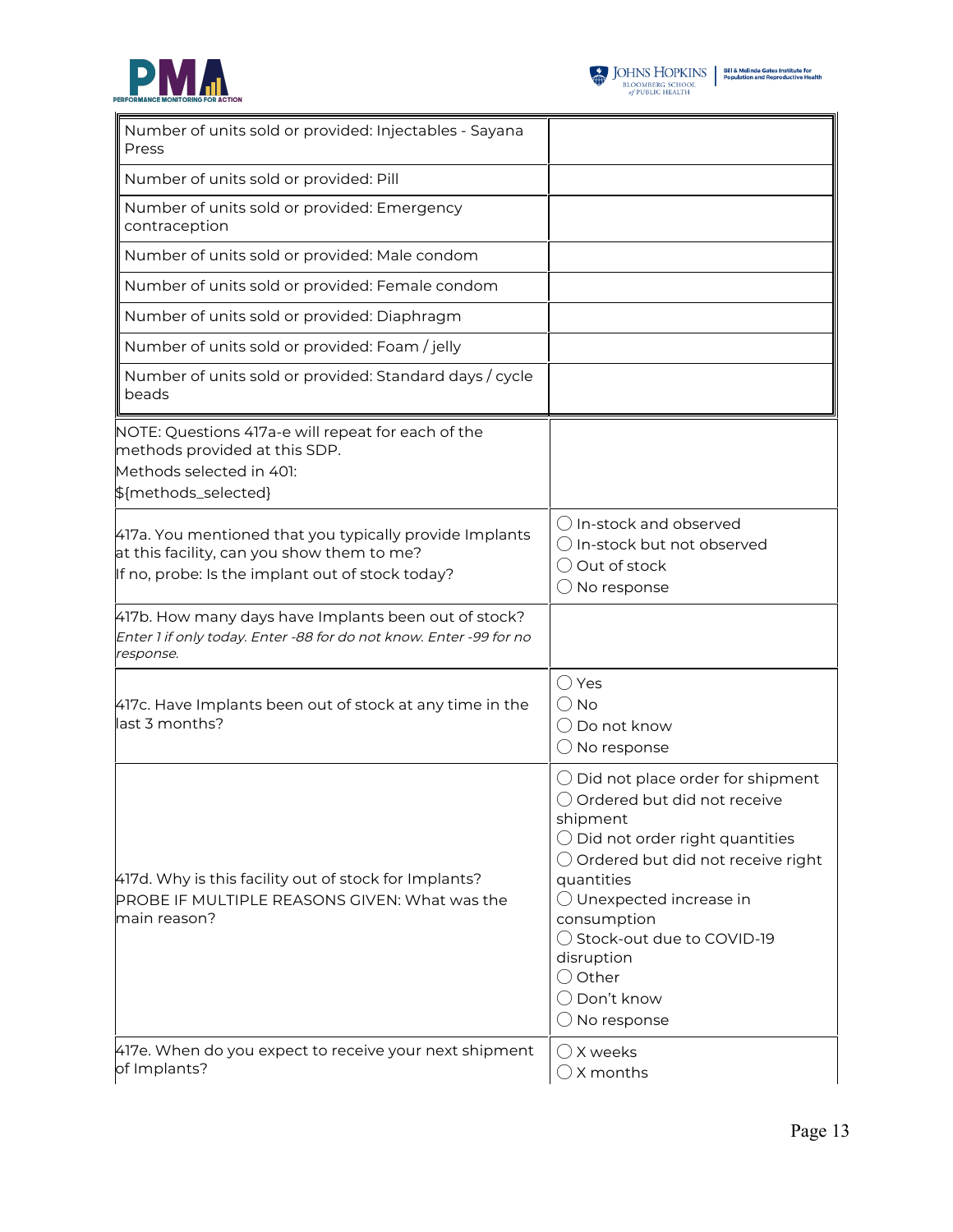



|                                                                                                                                                                                                  | $\bigcirc$ Do not know                                                                                                                                                                                                                                                                                                                                             |
|--------------------------------------------------------------------------------------------------------------------------------------------------------------------------------------------------|--------------------------------------------------------------------------------------------------------------------------------------------------------------------------------------------------------------------------------------------------------------------------------------------------------------------------------------------------------------------|
|                                                                                                                                                                                                  | $\bigcirc$ No response                                                                                                                                                                                                                                                                                                                                             |
| 417e. Enter a value for \${ship_implants_lab}:                                                                                                                                                   |                                                                                                                                                                                                                                                                                                                                                                    |
| 417a. You mentioned that you typically provide IUDs at<br>this facility, can you show them to me?<br>If no, probe: Is the IUDs out of stock today?                                               | () In-stock and observed<br>$\bigcirc$ In-stock but not observed<br>◯ Out of stock<br>$\bigcirc$ No response                                                                                                                                                                                                                                                       |
| 417b. How many days have IUDs been out of stock?<br>Enter 1 if only today. Enter -88 for do not know. Enter -99 for no<br>response.                                                              |                                                                                                                                                                                                                                                                                                                                                                    |
| 417c. Have IUDs been out of stock at any time in the last 3<br>months?                                                                                                                           | $\bigcirc$ Yes<br>$\bigcirc$ No<br>() Do not know<br>$\bigcirc$ No response                                                                                                                                                                                                                                                                                        |
| 417d. Why is this facility out of stock for IUD?<br><b>PROBE IF MULTIPLE REASONS GIVEN: What was the</b><br>main reason?                                                                         | $\bigcirc$ Did not place order for shipment<br>○ Ordered but did not receive<br>shipment<br>$\bigcirc$ Did not order right quantities<br>$\bigcirc$ Ordered but did not receive right<br>quantities<br>$\bigcirc$ Unexpected increase in<br>consumption<br>◯ Stock-out due to COVID-19<br>disruption<br>$\bigcirc$ Other<br>◯ Don't know<br>$\bigcirc$ No response |
| 417e. When do you expect to receive your next shipment<br>of IUDs?                                                                                                                               | () X weeks<br>$\bigcap$ X months<br>$\bigcirc$ Do not know<br>$\bigcirc$ No response                                                                                                                                                                                                                                                                               |
| 417e. Enter a value for \${ship_IUD_lab}:                                                                                                                                                        |                                                                                                                                                                                                                                                                                                                                                                    |
| 417a. You mentioned that you typically provide<br>Injectables Sayana Press at this facility, can you show<br>them to me?<br>If no, probe: Is the Injectables Sayana Press out of stock<br>today? | ◯ In-stock and observed<br>$\bigcirc$ In-stock but not observed<br>Out of stock<br>$\bigcirc$ No response                                                                                                                                                                                                                                                          |
| 417b. How many days have Injectables Sayana Press<br>been out of stock?<br>Enter 1 if only today. Enter -88 for do not know. Enter -99 for no                                                    |                                                                                                                                                                                                                                                                                                                                                                    |
| response.                                                                                                                                                                                        |                                                                                                                                                                                                                                                                                                                                                                    |
| 417c. Have Injectables Sayana Press been out of stock at<br>any time in the last 3 months?                                                                                                       | $\bigcirc$ Yes<br>$\bigcirc$ No                                                                                                                                                                                                                                                                                                                                    |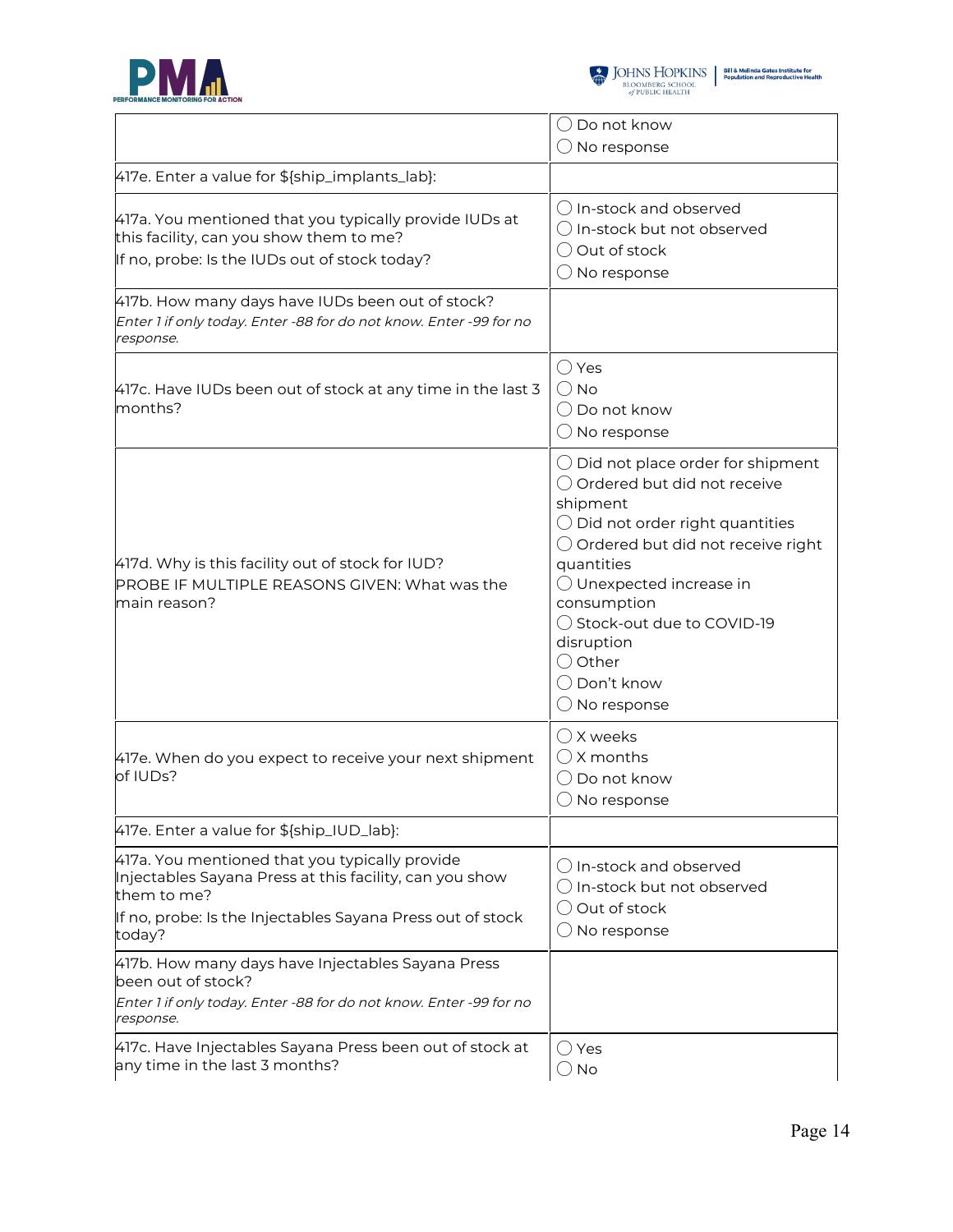



|                                                                                                                                                                                                  | $\bigcirc$ Do not know<br>$\bigcirc$ No response                                                                                                                                                                                                                                                                                                                            |
|--------------------------------------------------------------------------------------------------------------------------------------------------------------------------------------------------|-----------------------------------------------------------------------------------------------------------------------------------------------------------------------------------------------------------------------------------------------------------------------------------------------------------------------------------------------------------------------------|
| 417d. Why is this facility out of stock for Injectables<br>Sayana Press?<br>PROBE IF MULTIPLE REASONS GIVEN: What was the<br>main reason?                                                        | $\bigcirc$ Did not place order for shipment<br>○ Ordered but did not receive<br>shipment<br>$\bigcirc$ Did not order right quantities<br>$\bigcirc$ Ordered but did not receive right<br>quantities<br>$\bigcirc$ Unexpected increase in<br>consumption<br>◯ Stock-out due to COVID-19<br>disruption<br>$\bigcirc$ Other<br>$\bigcirc$ Don't know<br>$\bigcirc$ No response |
| 417e. When do you expect to receive your next shipment<br>of Injectables Sayana Press?                                                                                                           | $\bigcirc$ X weeks<br>$\bigcirc$ X months<br>$\bigcirc$ Do not know<br>$\bigcirc$ No response                                                                                                                                                                                                                                                                               |
| 417e. Enter a value for \${ship_sp_lab}:                                                                                                                                                         |                                                                                                                                                                                                                                                                                                                                                                             |
| 417a. You mentioned that you typically provide<br>Injectables Depo Provera at this facility, can you show<br>them to me?<br>If no, probe: Is the Injectables Depo Provera out of stock<br>today? | ◯ In-stock and observed<br>$\bigcirc$ In-stock but not observed<br>O Out of stock<br>$\bigcirc$ No response                                                                                                                                                                                                                                                                 |
| 417b. How many days have Injectables Depo Provera<br>been out of stock?<br>Enter 1 if only today. Enter -88 for do not know. Enter -99 for no<br>response.                                       |                                                                                                                                                                                                                                                                                                                                                                             |
| 417c. Have Injectables Depo Provera been out of stock at<br>any time in the last 3 months?                                                                                                       | $\bigcirc$ Yes<br>$\bigcirc$ No<br>( ) Do not know<br>$\bigcirc$ No response                                                                                                                                                                                                                                                                                                |
| 417d. Why is this facility out of stock for Injectables Depo<br>Provera?<br>PROBE IF MULTIPLE REASONS GIVEN: What was the<br>main reason?                                                        | $\bigcirc$ Did not place order for shipment<br>○ Ordered but did not receive<br>shipment<br>$\bigcirc$ Did not order right quantities<br>$\bigcirc$ Ordered but did not receive right<br>quantities<br>$\bigcirc$ Unexpected increase in<br>consumption<br>◯ Stock-out due to COVID-19<br>disruption<br>$\bigcirc$ Other<br>$\bigcirc$ Don't know<br>$\bigcirc$ No response |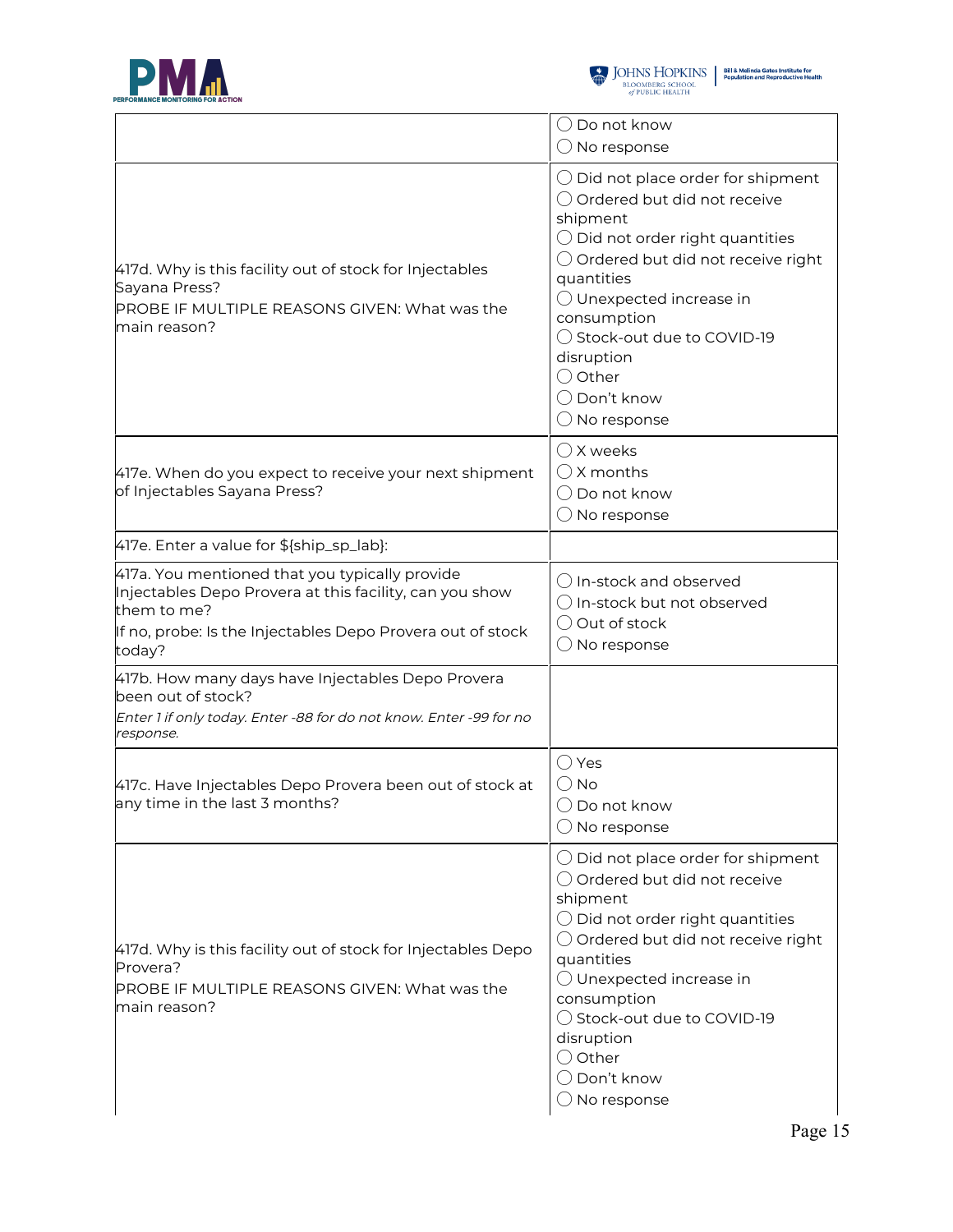



| 417e. When do you expect to receive your next shipment<br>of Injectables Depo Provera?                                                                                                       | $\bigcirc$ X weeks<br>$\bigcirc$ X months<br>$\bigcirc$ Do not know<br>$\bigcirc$ No response                                                                                                                                                                                                                                                                               |
|----------------------------------------------------------------------------------------------------------------------------------------------------------------------------------------------|-----------------------------------------------------------------------------------------------------------------------------------------------------------------------------------------------------------------------------------------------------------------------------------------------------------------------------------------------------------------------------|
| 417e. Enter a value for \${ship_dp_lab}:                                                                                                                                                     |                                                                                                                                                                                                                                                                                                                                                                             |
| 417a. You mentioned that you typically provide Pills at<br>this facility, can you show it to me?<br>If no, probe: Is the Pillsout of stock today?                                            | () In-stock and observed<br>$\bigcirc$ In-stock but not observed<br>$\bigcirc$ Out of stock<br>$\bigcirc$ No response                                                                                                                                                                                                                                                       |
| 417b. How many days have Pills been out of stock?<br>Enter 1 if only today. Enter -88 for do not know. Enter -99 for no<br>response.                                                         |                                                                                                                                                                                                                                                                                                                                                                             |
| 417c. Have Pills been out of stock at any time in the last 3<br>months?                                                                                                                      | $\bigcirc$ Yes<br>$\bigcirc$ No<br>$\bigcirc$ Do not know<br>$\bigcirc$ No response                                                                                                                                                                                                                                                                                         |
| 417d. Why is this facility out of stock for Pills?<br>PROBE IF MULTIPLE REASONS GIVEN: What was the<br>main reason?                                                                          | $\bigcirc$ Did not place order for shipment<br>○ Ordered but did not receive<br>shipment<br>$\bigcirc$ Did not order right quantities<br>$\bigcirc$ Ordered but did not receive right<br>quantities<br>$\bigcirc$ Unexpected increase in<br>consumption<br>◯ Stock-out due to COVID-19<br>disruption<br>$\bigcirc$ Other<br>$\bigcirc$ Don't know<br>$\bigcirc$ No response |
| 417e. When do you expect to receive your next shipment<br>of Pills?                                                                                                                          | $\bigcirc$ X weeks<br>$\bigcirc$ X months<br>Do not know<br>No response                                                                                                                                                                                                                                                                                                     |
| 417e. Enter a value for \${ship_pills_lab}:                                                                                                                                                  |                                                                                                                                                                                                                                                                                                                                                                             |
| 417a. You mentioned that you typically provide<br>Emergency Contraception at this facility, can you show it<br>to me?<br>If no, probe: Is the Emergency Contraception out of stock<br>today? | $\bigcirc$ In-stock and observed<br>$\bigcirc$ In-stock but not observed<br>$\bigcirc$ Out of stock<br>$\bigcirc$ No response                                                                                                                                                                                                                                               |
| 417b. How many days has Emergency Contraception<br>been out of stock?<br>Enter 1 if only today. Enter -88 for do not know. Enter -99 for no<br>response.                                     |                                                                                                                                                                                                                                                                                                                                                                             |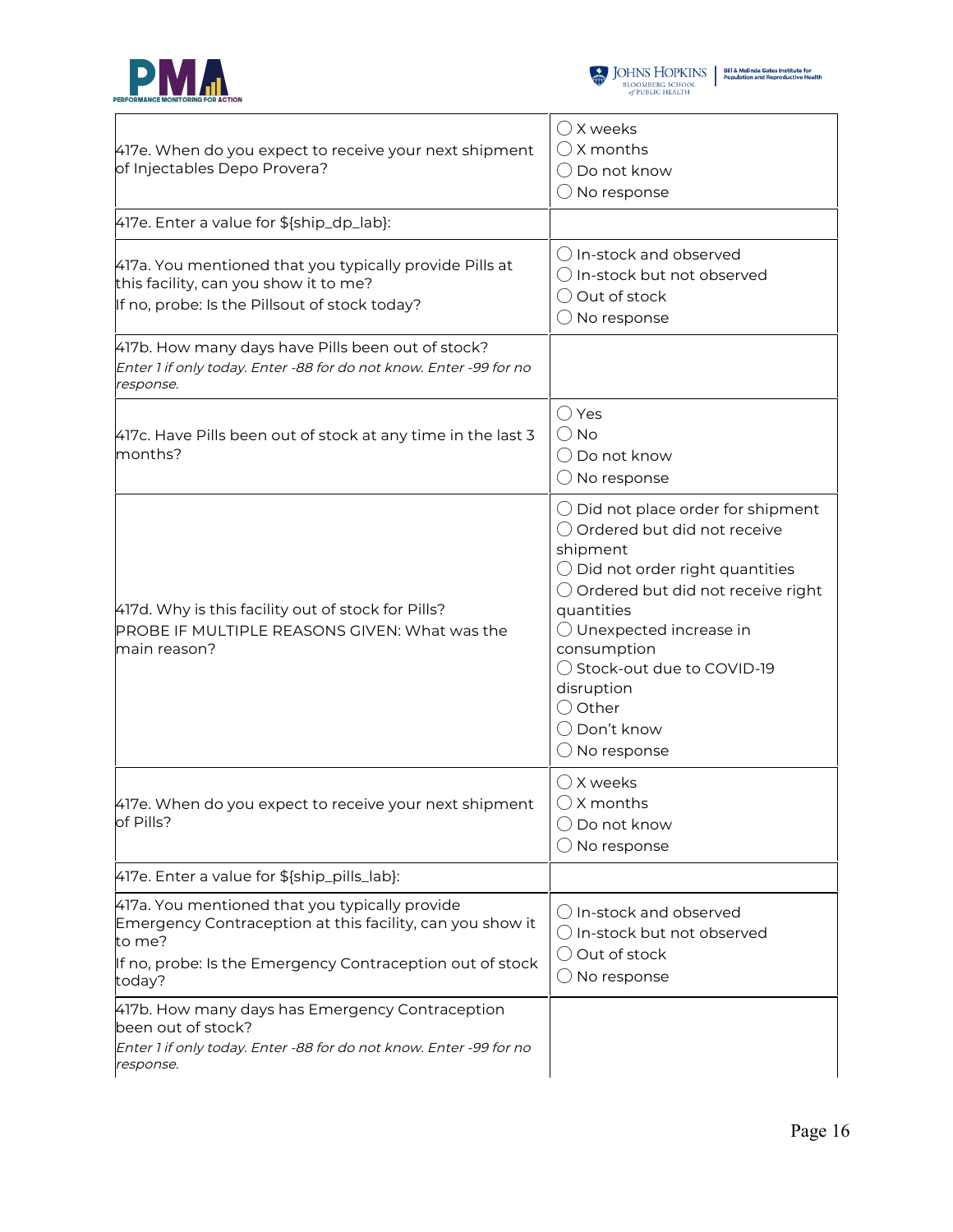



| 417c. Has Emergency Contraception been out of stock at<br>any time in the last 3 months?                                                                         | ◯ Yes<br>$\bigcirc$ No<br>$\bigcirc$ Do not know<br>$\bigcirc$ No response                                                                                                                                                                                                                                                                       |
|------------------------------------------------------------------------------------------------------------------------------------------------------------------|--------------------------------------------------------------------------------------------------------------------------------------------------------------------------------------------------------------------------------------------------------------------------------------------------------------------------------------------------|
| 417d. Why is this facility out of stock for Emergency<br>Contraception?<br>PROBE IF MULTIPLE REASONS GIVEN: What was the<br>main reason?                         | $\bigcirc$ Did not place order for shipment<br>○ Ordered but did not receive<br>shipment<br>$\bigcirc$ Did not order right quantities<br>○ Ordered but did not receive right<br>quantities<br>O Unexpected increase in<br>consumption<br>◯ Stock-out due to COVID-19<br>disruption<br>○ Other<br>$\bigcirc$ Don't know<br>$\bigcirc$ No response |
| 417e. When do you expect to receive your next shipment<br>of Emergency Contraception?                                                                            | $\bigcirc$ X weeks<br>$\bigcap$ X months<br>$\bigcirc$ Do not know<br>$\bigcirc$ No response                                                                                                                                                                                                                                                     |
| 417e. Enter a value for \${ship_ec_lab}:                                                                                                                         |                                                                                                                                                                                                                                                                                                                                                  |
| 417a. You mentioned that you typically provide Male<br>condoms at this facility, can you show it to me?<br>If no, probe: Is the Male condoms out of stock today? | () In-stock and observed<br>$\bigcirc$ In-stock but not observed<br>$\bigcirc$ Out of stock<br>$\bigcirc$ No response                                                                                                                                                                                                                            |
| 417b. How many days have Male condoms been out of<br>stock?<br>Enter 1 if only today. Enter -88 for do not know. Enter -99 for no<br>response.                   |                                                                                                                                                                                                                                                                                                                                                  |
| 417c. Have Male condoms been out of stock at any time<br>in the last 3 months?                                                                                   | ○ Yes<br>() No<br>$\bigcirc$ Do not know<br>$\bigcirc$ No response                                                                                                                                                                                                                                                                               |
| 417d. Why is this facility out of stock for Male condoms?<br>PROBE IF MULTIPLE REASONS GIVEN: What was the<br>main reason?                                       | $\bigcirc$ Did not place order for shipment<br>◯ Ordered but did not receive<br>shipment<br>$\bigcirc$ Did not order right quantities<br>$\bigcirc$ Ordered but did not receive right<br>quantities<br>$\bigcirc$ Unexpected increase in<br>consumption<br>◯ Stock-out due to COVID-19<br>disruption<br>$\bigcirc$ Other                         |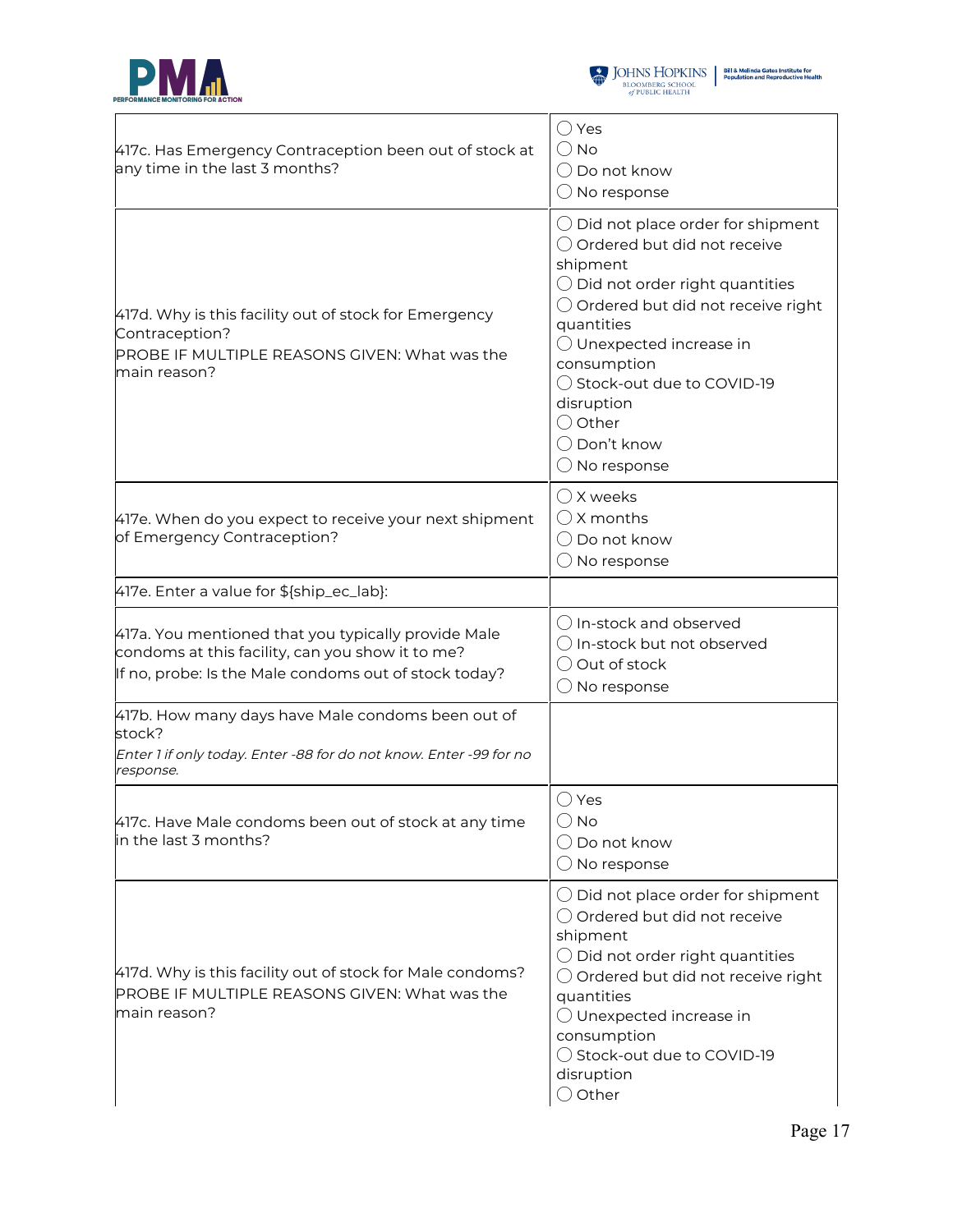



|                                                                                                                                                                      | ◯ Don't know<br>$\bigcirc$ No response                                                                                                                                                                                                                                                                                                                                      |
|----------------------------------------------------------------------------------------------------------------------------------------------------------------------|-----------------------------------------------------------------------------------------------------------------------------------------------------------------------------------------------------------------------------------------------------------------------------------------------------------------------------------------------------------------------------|
| 417e. When do you expect to receive your next shipment<br>of Male condoms?                                                                                           | $\bigcirc$ X weeks<br>$\bigcirc$ X months<br>$\bigcirc$ Do not know<br>$\bigcirc$ No response                                                                                                                                                                                                                                                                               |
| 417e. Enter a value for \${ship_male_condoms_lab}:                                                                                                                   |                                                                                                                                                                                                                                                                                                                                                                             |
| 417a. You mentioned that you typically provide Female<br>condoms at this facility, can you show it to me?<br>If no, probe: Is the Female condoms out of stock today? | () In-stock and observed<br>$\bigcirc$ In-stock but not observed<br>$\bigcirc$ Out of stock<br>$\bigcirc$ No response                                                                                                                                                                                                                                                       |
| 417b. How many days have Female condoms been out of<br>stock?<br>Enter 1 if only today. Enter -88 for do not know. Enter -99 for no<br>response.                     |                                                                                                                                                                                                                                                                                                                                                                             |
| 417c. Have Female condoms been out of stock at any<br>time in the last 3 months?                                                                                     | $\bigcirc$ Yes<br>$\bigcirc$ No<br>◯ Do not know<br>$\bigcirc$ No response                                                                                                                                                                                                                                                                                                  |
| 417d. Why is this facility out of stock for Female<br>condoms?<br>PROBE IF MULTIPLE REASONS GIVEN: What was the<br>main reason?                                      | $\bigcirc$ Did not place order for shipment<br>○ Ordered but did not receive<br>shipment<br>$\bigcirc$ Did not order right quantities<br>$\bigcirc$ Ordered but did not receive right<br>quantities<br>$\bigcirc$ Unexpected increase in<br>consumption<br>◯ Stock-out due to COVID-19<br>disruption<br>$\bigcirc$ Other<br>$\bigcirc$ Don't know<br>$\bigcirc$ No response |
| 417e. When do you expect to receive your next shipment<br>of Female condoms?                                                                                         | $\bigcirc$ X weeks<br>$\bigcirc$ X months<br>$\bigcirc$ Do not know<br>$\bigcirc$ No response                                                                                                                                                                                                                                                                               |
| 417e. Enter a value for \${ship_female_condoms_lab}:                                                                                                                 |                                                                                                                                                                                                                                                                                                                                                                             |
| 417a. You mentioned that you typically provide<br>Diaphragms at this facility, can you show it to me?<br>If no, probe: Is the Diaphragms out of stock today?         | $\bigcirc$ In-stock and observed<br>$\bigcirc$ In-stock but not observed<br>$\bigcirc$ Out of stock<br>$\bigcirc$ No response                                                                                                                                                                                                                                               |
| 417b. How many days have Diaphragms been out of<br>stock?                                                                                                            |                                                                                                                                                                                                                                                                                                                                                                             |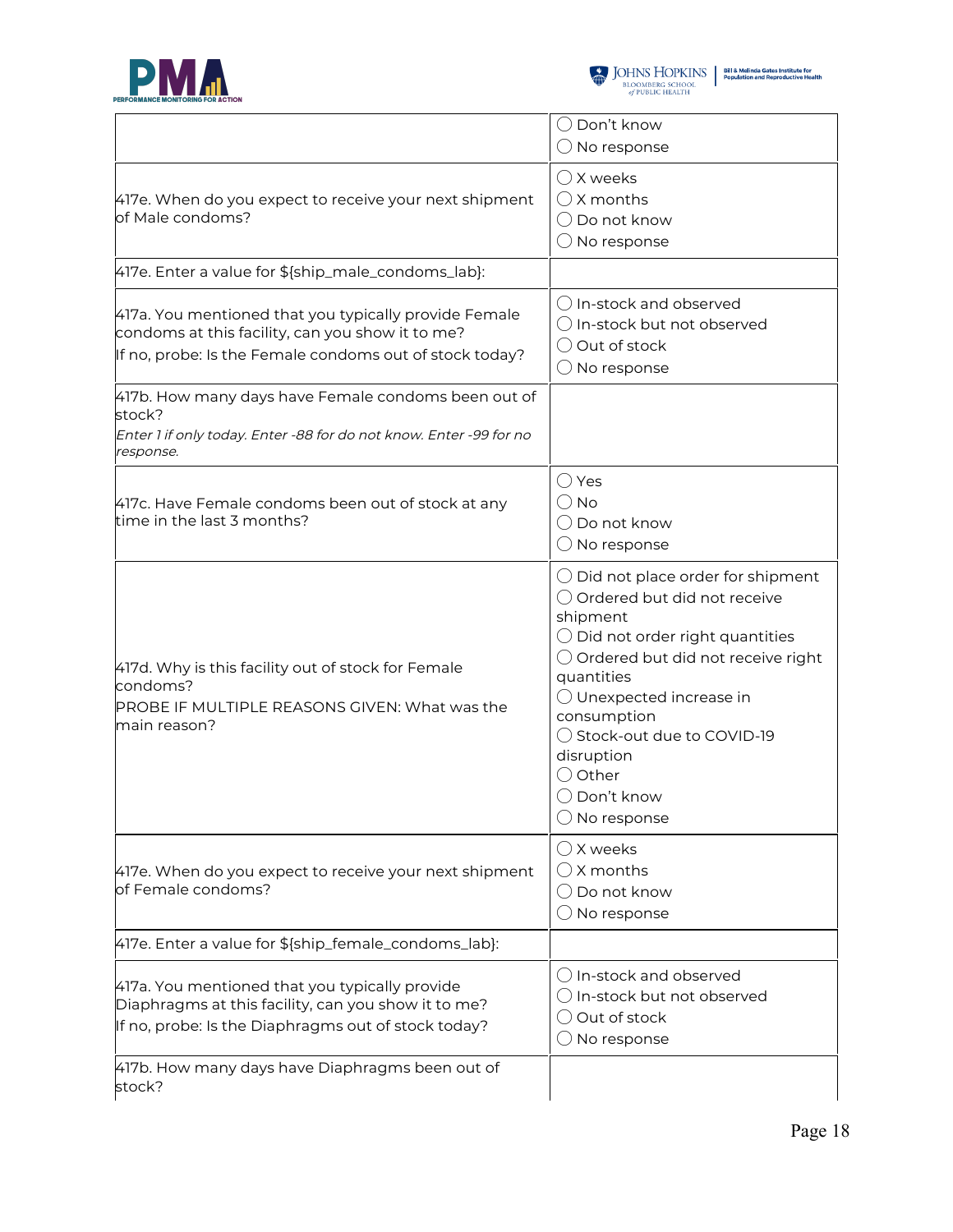



| Enter 1 if only today. Enter -88 for do not know. Enter -99 for no<br>response.                                                                              |                                                                                                                                                                                                                                                                                                                                                                    |
|--------------------------------------------------------------------------------------------------------------------------------------------------------------|--------------------------------------------------------------------------------------------------------------------------------------------------------------------------------------------------------------------------------------------------------------------------------------------------------------------------------------------------------------------|
| 417c. Have Diaphragms been out of stock at any time in<br>the last 3 months?                                                                                 | $\bigcirc$ Yes<br>() No<br>$\bigcirc$ Do not know<br>$\bigcirc$ No response                                                                                                                                                                                                                                                                                        |
| 417d. Why is this facility out of stock for Diaphragms?<br>PROBE IF MULTIPLE REASONS GIVEN: What was the<br>main reason?                                     | $\bigcirc$ Did not place order for shipment<br>◯ Ordered but did not receive<br>shipment<br>$\bigcirc$ Did not order right quantities<br>$\bigcirc$ Ordered but did not receive right<br>quantities<br>$\bigcirc$ Unexpected increase in<br>consumption<br>◯ Stock-out due to COVID-19<br>disruption<br>◯ Other<br>$\bigcirc$ Don't know<br>$\bigcirc$ No response |
| 417e. When do you expect to receive your next shipment<br>of Diaphragms?                                                                                     | $\bigcirc$ X weeks<br>$\bigcap$ X months<br>$\bigcirc$ Do not know<br>$\bigcirc$ No response                                                                                                                                                                                                                                                                       |
| 417e. Enter a value for \${ship_diaphragm_lab}:                                                                                                              |                                                                                                                                                                                                                                                                                                                                                                    |
| 417a. You mentioned that you typically provide<br>Foam/Jelly at this facility, can you show it to me?<br>If no, probe: Is the Foam/Jelly out of stock today? | () In-stock and observed<br>$\bigcirc$ In-stock but not observed<br>◯ Out of stock<br>$\bigcirc$ No response                                                                                                                                                                                                                                                       |
| 417b. How many days has Foam/Jelly been out of stock?<br>Enter 1 if only today. Enter -88 for do not know. Enter -99 for no<br>response.                     |                                                                                                                                                                                                                                                                                                                                                                    |
| 417c. Has Foam/Jelly been out of stock at any time in the<br>last 3 months?                                                                                  | $\bigcirc$ Yes<br>() No<br>$\bigcirc$ Do not know<br>$\bigcirc$ No response                                                                                                                                                                                                                                                                                        |
| 417d. Why is this facility out of stock for Foam/Jelly?<br>PROBE IF MULTIPLE REASONS GIVEN: What was the<br>main reason?                                     | $\bigcirc$ Did not place order for shipment<br>○ Ordered but did not receive<br>shipment<br>$\bigcirc$ Did not order right quantities<br>$\bigcirc$ Ordered but did not receive right<br>quantities<br>$\bigcirc$ Unexpected increase in<br>consumption<br>◯ Stock-out due to COVID-19<br>disruption                                                               |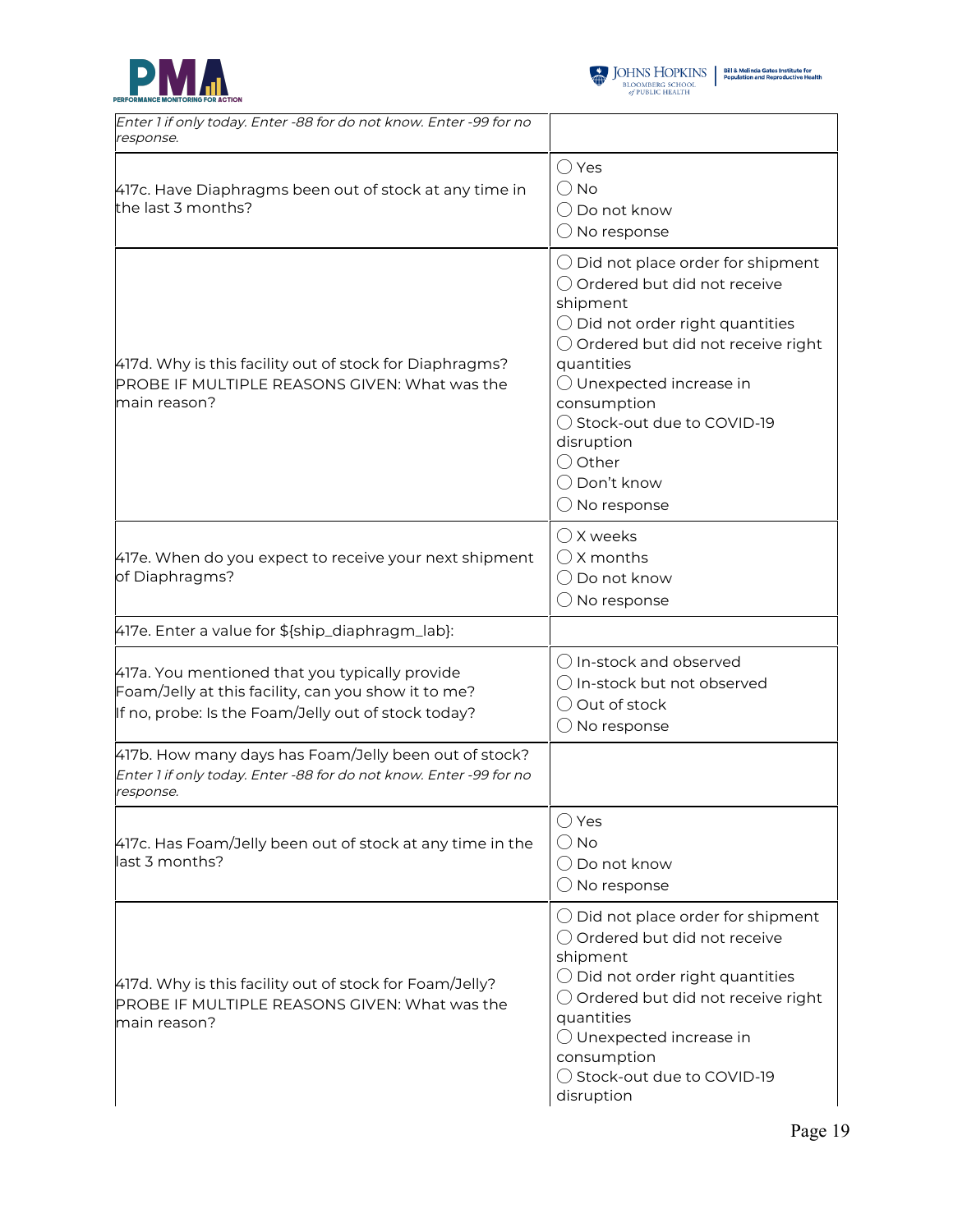



|                                                                                                                                                                                                    | $\bigcirc$ Other<br>$\bigcirc$ Don't know<br>$\bigcirc$ No response                                                                                                                                                                                                                                                                                                  |
|----------------------------------------------------------------------------------------------------------------------------------------------------------------------------------------------------|----------------------------------------------------------------------------------------------------------------------------------------------------------------------------------------------------------------------------------------------------------------------------------------------------------------------------------------------------------------------|
| 417e. When do you expect to receive your next shipment<br>of Foam/Jelly?                                                                                                                           | $\bigcirc$ X weeks<br>$\bigcirc$ X months<br>$\bigcirc$ Do not know<br>$\bigcirc$ No response                                                                                                                                                                                                                                                                        |
| 417e. Enter a value for \${ship_foam_lab}:                                                                                                                                                         |                                                                                                                                                                                                                                                                                                                                                                      |
| 417a. You mentioned that you typically provide Standard<br>Days/Cycle Beads at this facility, can you show them to<br>me?<br>If no, probe: Is the Standard Days/Cycle Beads out of<br>stock today? | () In-stock and observed<br>$\bigcirc$ In-stock but not observed<br>◯ Out of stock<br>$\bigcirc$ No response                                                                                                                                                                                                                                                         |
| 417b. How many days have Standard Days/Cycle Beads<br>been out of stock?<br>Enter 1 if only today. Enter -88 for do not know. Enter -99 for no<br>response.                                        |                                                                                                                                                                                                                                                                                                                                                                      |
| 417c. Have Standard Days/Cycle Beads been out of stock<br>at any time in the last 3 months?                                                                                                        | $\bigcirc$ Yes<br>$\bigcirc$ No<br>$\bigcirc$ Do not know<br>$\bigcirc$ No response                                                                                                                                                                                                                                                                                  |
| 417d. Why is this facility out of stock for Standard<br>Days/Cycle Beads?<br>PROBE IF MULTIPLE REASONS GIVEN: What was the<br>main reason?                                                         | $\bigcirc$ Did not place order for shipment<br>◯ Ordered but did not receive<br>shipment<br>$\bigcirc$ Did not order right quantities<br>$\bigcirc$ Ordered but did not receive right<br>quantities<br>$\bigcirc$ Unexpected increase in<br>consumption<br>◯ Stock-out due to COVID-19<br>disruption<br>( ) Other<br>$\bigcirc$ Don't know<br>$\bigcirc$ No response |
| 417e. When do you expect to receive your next shipment<br>of Standard Days/Cycle Beads?                                                                                                            | $\bigcirc$ X weeks<br>$\bigcirc$ X months<br>$\bigcirc$ Do not know<br>$\bigcirc$ No response                                                                                                                                                                                                                                                                        |
| 417e. Enter a value for \${ship_beads_lab}:                                                                                                                                                        |                                                                                                                                                                                                                                                                                                                                                                      |
| 418. Is Miso-Kare (misoprostol) available in the facility for<br>management of postpartum hemorrhage or other<br>gynecologic issues?                                                               | $\bigcirc$ Yes<br>$\bigcirc$ No<br>$\bigcirc$ Do not know<br>$\bigcirc$ No response                                                                                                                                                                                                                                                                                  |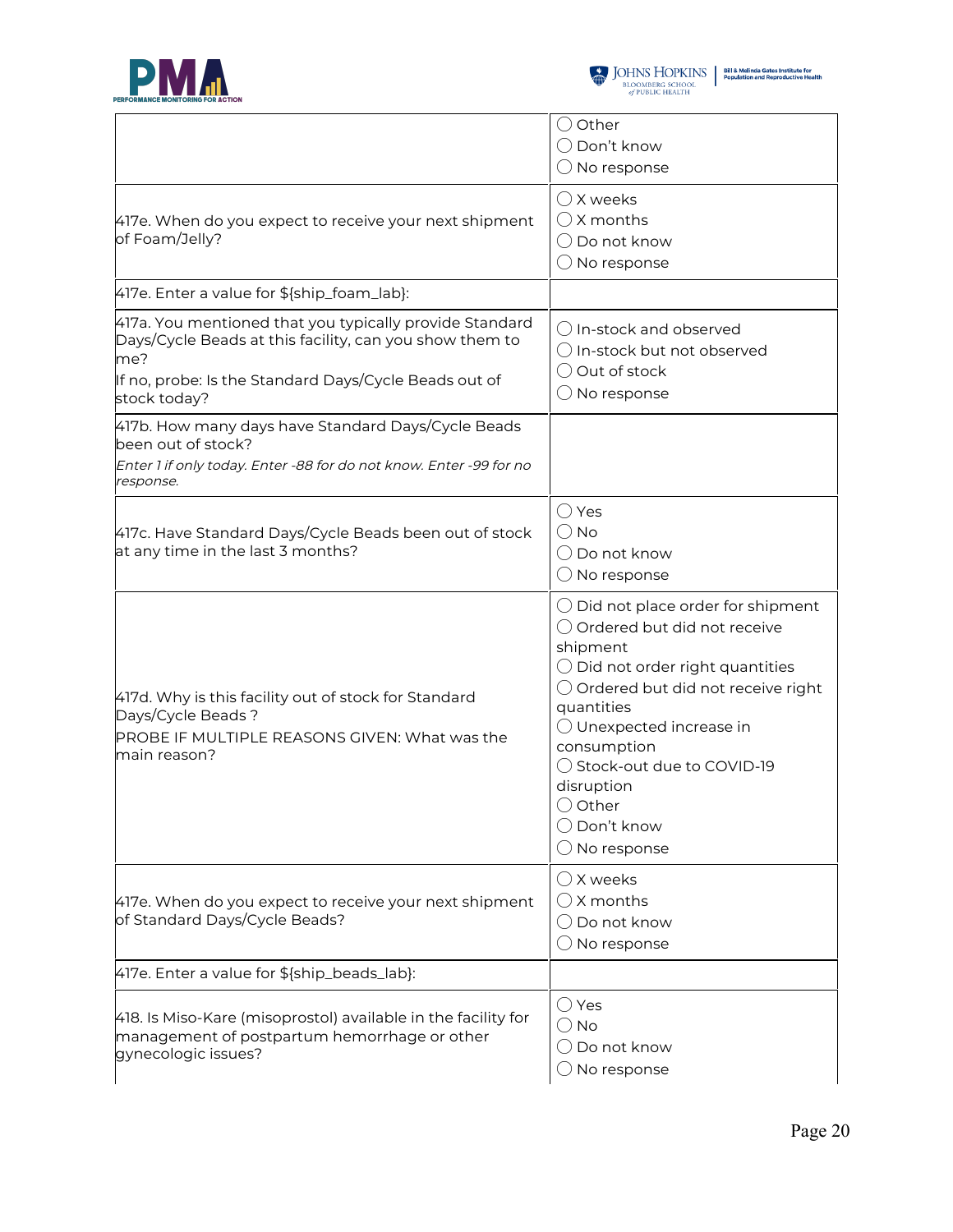



| 419. Can you show it to me?<br>If no, probe: Is it out of stock today?                                                                                                                                                                                                                                                      | $\bigcirc$ In-stock and observed<br>$\bigcirc$ In-stock but not observed<br>$\bigcirc$ Out of stock<br>$\bigcirc$ No response                                                                                                                                                                                                                                                    |
|-----------------------------------------------------------------------------------------------------------------------------------------------------------------------------------------------------------------------------------------------------------------------------------------------------------------------------|----------------------------------------------------------------------------------------------------------------------------------------------------------------------------------------------------------------------------------------------------------------------------------------------------------------------------------------------------------------------------------|
| 420. Is Ma-Kare (misoprostol & mifepristone) available in<br>the facility?                                                                                                                                                                                                                                                  | $\bigcirc$ Yes<br>$\bigcirc$ No<br>$\bigcirc$ Do not know<br>$\bigcirc$ No response                                                                                                                                                                                                                                                                                              |
| 421. Can you show it to me?<br>If no, probe: Is it out of stock today?                                                                                                                                                                                                                                                      | $\bigcirc$ In-stock and observed<br>$\bigcirc$ In-stock but not observed<br>O Out of stock<br>$\bigcirc$ No response                                                                                                                                                                                                                                                             |
| Section 5: Family Planning Service Integration                                                                                                                                                                                                                                                                              |                                                                                                                                                                                                                                                                                                                                                                                  |
| 501. Which of the following services are provided at this<br>facility?<br>Read all options and select all that apply.                                                                                                                                                                                                       | $\Box$ Antenatal<br>$\Box$ Delivery<br>$\Box$ Postnatal<br>$\Box$ Post-abortion<br>$\Box$ None of the above<br>$\Box$ No response                                                                                                                                                                                                                                                |
| 502. Which of the following is discussed with the mother<br>during an antenatal care visit?<br>Read all options and select all that apply. If your respondent is<br>not involved in antenatal care, ask if they can refer you to<br>someone at the facility who provides these services.                                    | $\Box$ Return to fertility<br>$\Box$ Healthy timing and spacing of<br>pregnancies<br>$\Box$ Immediate and exclusive<br>breastfeeding<br>$\Box$ Family planning methods<br>available to use while breastfeeding<br>$\Box$ Lactational Amenorrhea Method<br>and transition to other methods<br>$\Box$ Long-acting method options<br>$\Box$ None of the above<br>$\Box$ No response |
| 503. Which of the following is discussed with the mother<br>after delivery and before discharge from the facility?<br>Read all options and select all that apply. If your respondent is<br>not involved in delivery or postnatal care, ask if they can refer<br>you to someone at the facility who provides these services. | $\Box$ Return to fertility<br>$\Box$ Healthy timing and spacing of<br>pregnancies<br>$\Box$ Immediate and exclusive<br>breastfeeding<br>$\Box$ Family planning methods<br>available to use while breastfeeding<br>□ Lactational Amenorrhea Method<br>and transition to other methods<br>$\Box$ Long-acting method options<br>$\Box$ None of the above<br>$\Box$ No response      |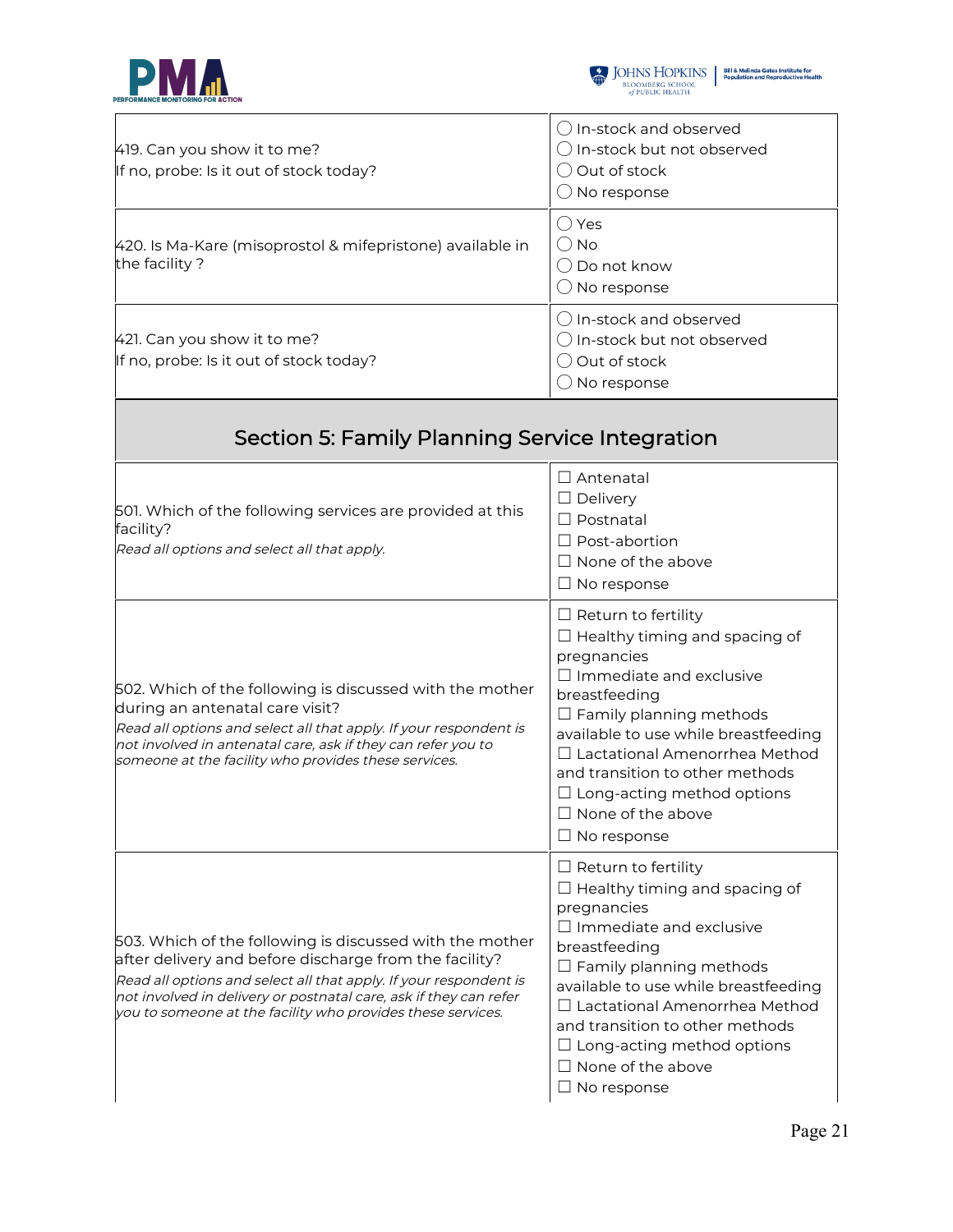



| 504. Is the woman offered a method of family planning<br>after delivery and before discharge from the facility?                                                                                                                                                                                     | $\bigcirc$ Yes<br>$\bigcirc$ No<br>$\bigcirc$ No response                                                                                                                                                                                                                                                                                                                   |
|-----------------------------------------------------------------------------------------------------------------------------------------------------------------------------------------------------------------------------------------------------------------------------------------------------|-----------------------------------------------------------------------------------------------------------------------------------------------------------------------------------------------------------------------------------------------------------------------------------------------------------------------------------------------------------------------------|
| 505. Which of the following is discussed with the mother<br>during a postnatal care visit?<br>Read all options and select all that apply. If your respondent is<br>not involved in delivery or postnatal care, ask if they can refer<br>you to someone at the facility who provides these services. | $\Box$ Return to fertility<br>$\Box$ Healthy timing and spacing of<br>pregnancies<br>$\Box$ Immediate and exclusive<br>breastfeeding<br>$\Box$ Family planning methods<br>available to use while breastfeeding<br>□ Lactational Amenorrhea Method<br>and transition to other methods<br>$\Box$ Long-acting method options<br>$\Box$ None of the above<br>$\Box$ No response |
| 506. Is the woman offered a method of family planning<br>during a postnatal care visit?                                                                                                                                                                                                             | $\bigcirc$ Yes<br>$\bigcirc$ No<br>$\bigcirc$ No response                                                                                                                                                                                                                                                                                                                   |
| 507. Which of the following is discussed with the woman<br>during a post-abortion visit?<br>Read all options and select all that apply. If your respondent is<br>not involved in post-abortion care, ask if they can refer you to<br>someone at the facility who provides these services.           | $\Box$ Post-abortion mental health<br>$\Box$ Return to fertility<br>$\Box$ Healthy timing and spacing of<br>pregnancies<br>$\Box$ Long-acting method options<br>$\Box$ Family planning methods<br>$\Box$ None of the above<br>$\Box$ No response                                                                                                                            |
| 508. Is the woman offered a method of family planning<br>during a post-abortion visit?                                                                                                                                                                                                              | $\bigcirc$ Yes<br>$\bigcirc$ No<br>$\bigcirc$ No response                                                                                                                                                                                                                                                                                                                   |
| 509. Does this facility offer any service related to<br>diagnosis, treatment, or supportive services for HIV?                                                                                                                                                                                       | $\bigcirc$ Yes<br>$\bigcirc$ No<br>$\bigcirc$ No response                                                                                                                                                                                                                                                                                                                   |
| 510. When a client comes in for HIV services, are they<br>offered condoms by the HIV service provider?<br>If your respondent is not involved in HIV service provision, ask if<br>they can refer you to someone at the facility who provides these<br>services.                                      | $\bigcirc$ Yes<br>$\bigcirc$ No<br>$\bigcirc$ Do not know<br>$\bigcirc$ No response                                                                                                                                                                                                                                                                                         |
| 511. Does the HIV service provider offer them any other<br>method of contraception besides condoms?                                                                                                                                                                                                 | $\bigcirc$ Yes<br>$\bigcirc$ No<br>$\bigcirc$ Do not know<br>$\bigcirc$ No response                                                                                                                                                                                                                                                                                         |
|                                                                                                                                                                                                                                                                                                     |                                                                                                                                                                                                                                                                                                                                                                             |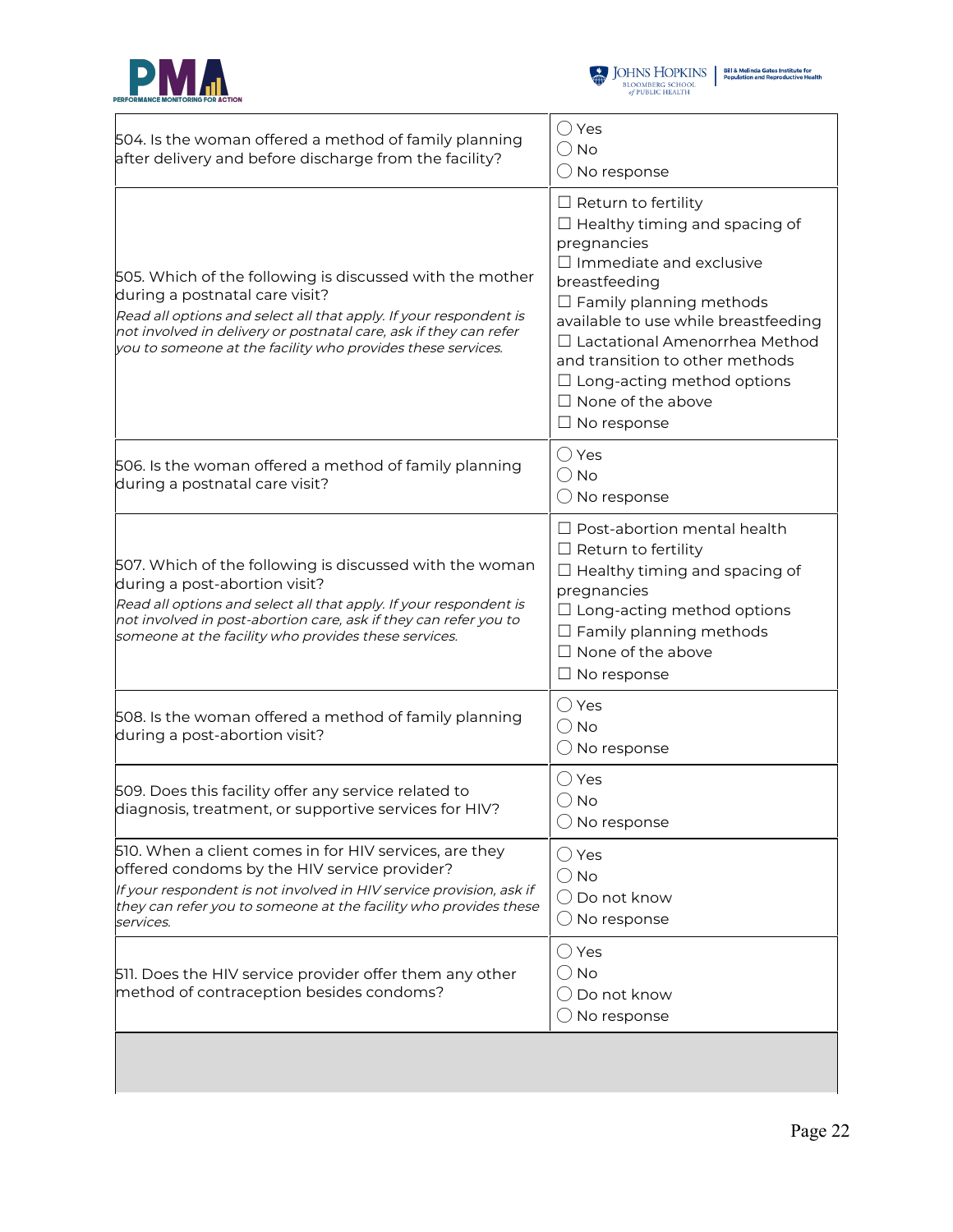



#### Section 6 – Coronavirus (COVID-19)

We know that many facilities experienced operational challenges during the Coronavirus (COVID-19) pandemic and many regular services were disrupted. We are interested in learning about the experiences at your facility. Please remember that your answers are confidential and that no one outside the study team will know the identity of the facilities we interview.

| COV_1. Did this facility completely close when it<br>otherwise would have been open at any time during the<br>Coronavirus (COVID-19) restrictions?       | $\bigcirc$ Yes<br>$\bigcirc$ No<br>$\bigcirc$ No response                                                                                                                                                                                                                                                                                       |
|----------------------------------------------------------------------------------------------------------------------------------------------------------|-------------------------------------------------------------------------------------------------------------------------------------------------------------------------------------------------------------------------------------------------------------------------------------------------------------------------------------------------|
| COV_2. For how long was the facility closed?                                                                                                             | $\bigcirc$ Less than one week<br>$\bigcap$ 1-2 weeks<br>$\bigcirc$ 3-4 weeks<br>$\bigcirc$ One month or longer<br>$\bigcirc$ No response                                                                                                                                                                                                        |
| COV_3. During the time of Coronavirus (COVID-19)<br>restrictions, did this facility reduce hours or days of<br>operation?                                | $\bigcirc$ Yes<br>$\bigcirc$ No<br>$\bigcirc$ No response                                                                                                                                                                                                                                                                                       |
| COV_4. Which of the following describes the facility's<br>current operational schedule?<br>Read all options out loud.                                    | $\bigcirc$ Not currently providing services<br>$\bigcirc$ Open, but still at reduced number<br>of hours compared to pre-COVID-19<br>restrictions<br>$\bigcirc$ Returned to previous hours of<br>service as prior to COVID-19<br>restrictions<br>$\bigcirc$ Open more hours than prior to<br>the COVID-19 restrictions<br>$\bigcirc$ No response |
| COV_5. During the time of Coronavirus (COVID-19)<br>restrictions, were personnel reassigned from family<br>planning services to COVID-19 related duties? | $\bigcirc$ Yes<br>$\bigcirc$ No<br>$\bigcirc$ No response                                                                                                                                                                                                                                                                                       |
| COV_6. During the time of the Coronavirus (COVID-19)<br>restrictions, were family planning services suspended?                                           | $\bigcirc$ Yes<br>$\bigcirc$ No<br>$\bigcirc$ No response                                                                                                                                                                                                                                                                                       |
| COV_7. For how long were family planning services<br>suspended?                                                                                          | $\bigcirc$ Less than one week<br>$()$ 1-2 weeks<br>$\bigcirc$ 3-4 weeks<br>$\bigcirc$ One month or longer<br>$\bigcirc$ No response                                                                                                                                                                                                             |
| COV_8. Which of the following describes the facility's<br>current family planning services?<br>Read all options out loud.                                | $\bigcirc$ Not currently providing family<br>planning services<br>$\bigcirc$ Providing reduced family<br>planning services compared to pre-<br>COVID-19 restrictions                                                                                                                                                                            |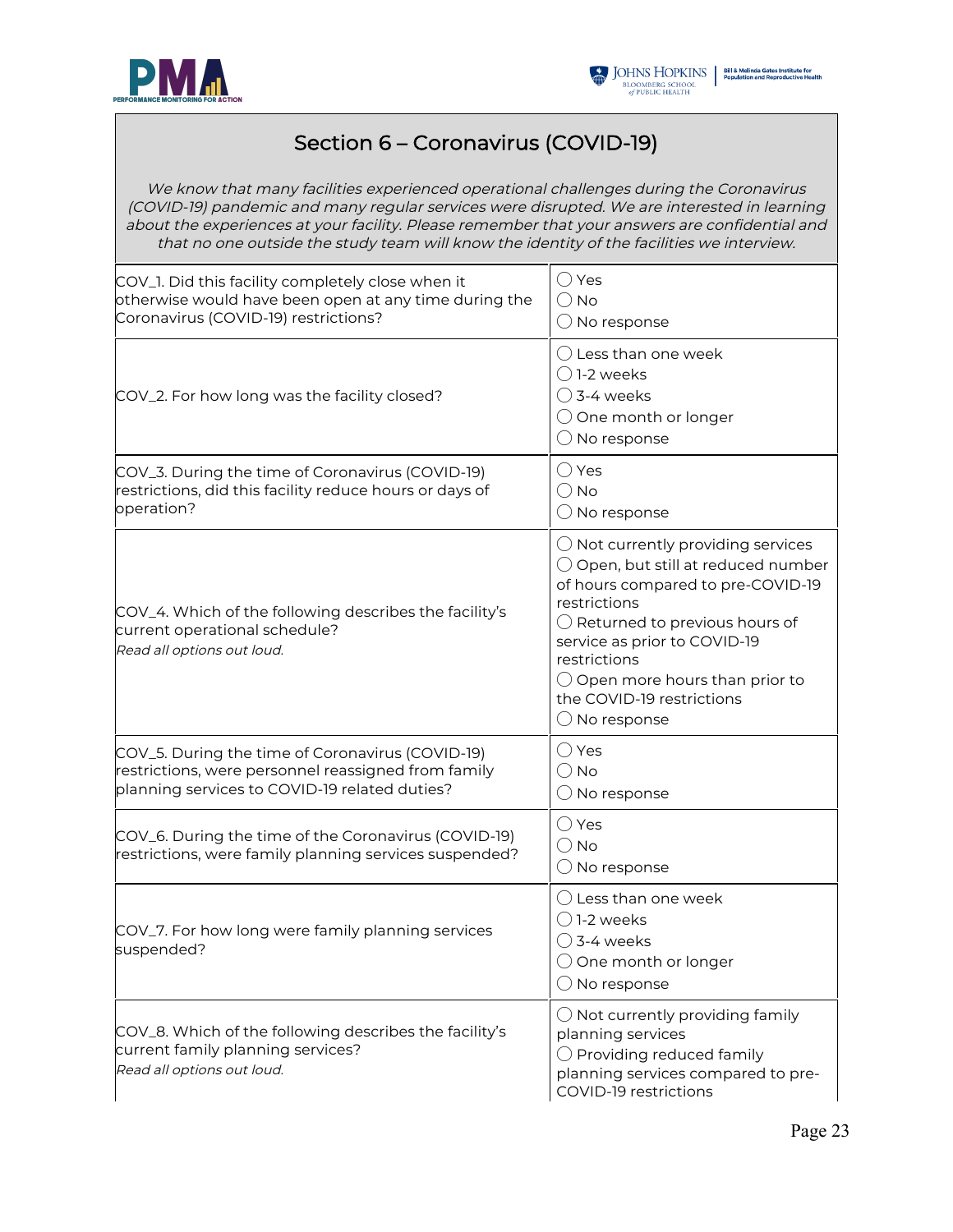



|                                                                                                                                                                                                                                                                                   | $\bigcirc$ Providing same family services as<br>prior to COVID-19 restrictions<br>$\bigcirc$ Providing more family services<br>than prior to the COVID-19<br>restrictions<br>$\bigcirc$ No response |
|-----------------------------------------------------------------------------------------------------------------------------------------------------------------------------------------------------------------------------------------------------------------------------------|-----------------------------------------------------------------------------------------------------------------------------------------------------------------------------------------------------|
| COV_9. During the time of Coronavirus (COVID-19)<br>restrictions, did this facility experience increased<br>absenteeism of personnel?                                                                                                                                             | $\bigcirc$ Yes<br>$\bigcirc$ No<br>$\bigcirc$ No response                                                                                                                                           |
| COV_10. During the time of Coronavirus (COVID-19)<br>restrictions, was support to the CHW services disrupted?                                                                                                                                                                     | $\bigcirc$ Yes<br>$\bigcirc$ No<br>$\bigcirc$ No response                                                                                                                                           |
| COV_11. For how long were CHW support services<br>disrupted?                                                                                                                                                                                                                      | () Less than one week<br>$\bigcap$ 1-2 weeks<br>$\bigcirc$ 3-4 weeks<br>$\bigcirc$ One month or longer<br>$\bigcirc$ No response                                                                    |
| COV_12. Have CHW support services returned to the level<br>they were at prior to COVID-19?                                                                                                                                                                                        | $\bigcirc$ Yes<br>$\bigcirc$ No<br>$\bigcirc$ No response                                                                                                                                           |
| COV_13. During the time of Coronavirus (COVID-19)<br>restrictions, were you able to keep the records of family<br>planning clients up to date?                                                                                                                                    | $\bigcirc$ Yes<br>$\bigcirc$ No<br>$\bigcirc$ No response                                                                                                                                           |
| COV_14. During the time of Coronavirus (COVID-19)<br>restrictions, was there a period of time when provider<br>administered methods were not offered due to the<br>restrictions?<br>PROBE: Provider administered methods include sterilization,<br>IUD, implant, and injectables. | $\bigcirc$ Yes<br>$\bigcirc$ No<br>$\bigcirc$ No response                                                                                                                                           |
| COV_15. For how long were provider administered<br>methods not offered?                                                                                                                                                                                                           | $\bigcap$ Less than one week<br>$\bigcirc$ 1-2 weeks<br>$\bigcirc$ 3-4 weeks<br>$\bigcirc$ One month or longer<br>$\bigcirc$ No response                                                            |
| COV_16. How regular was the supply of family planning<br>methods to this facility during the time of Coronavirus<br>(COVID-19) restrictions?                                                                                                                                      | $\bigcirc$ No change/regular<br>$\bigcirc$ More irregular<br>$\bigcirc$ Stopped completely<br>$\bigcirc$ Do not know<br>$\bigcirc$ No response                                                      |
| COV_17. During the time of Coronavirus (COVID-19)<br>restrictions, did your facility experience any reduction in<br>the number of family planning clients (or purchase of<br>contraceptive products) compared to your usual client<br>numbers?                                    | $\bigcirc$ No reduction<br>$\bigcirc$ Small reduction<br>$\bigcirc$ Moderate reduction<br>$\bigcirc$ Large reduction<br>$\bigcirc$ No response                                                      |